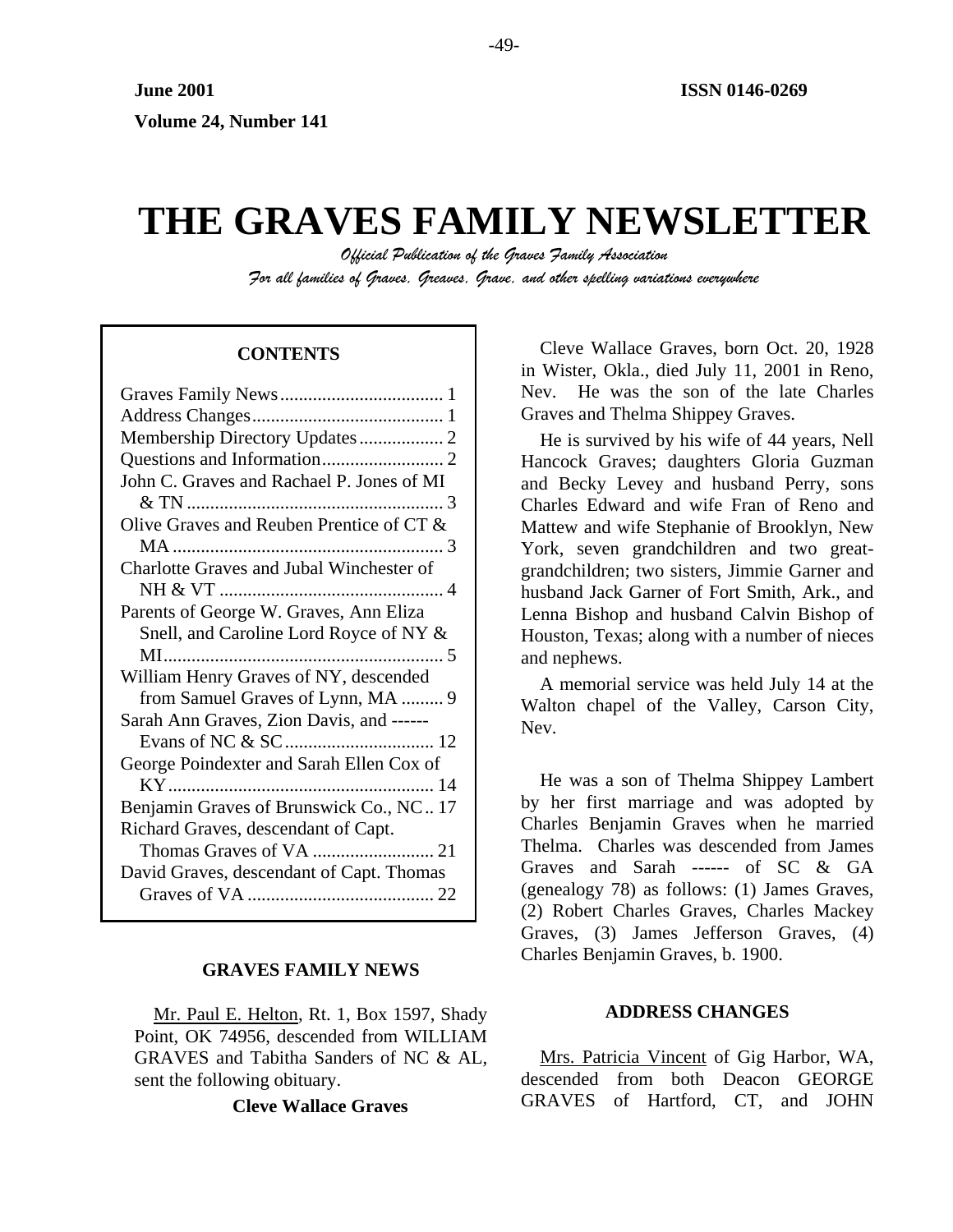GRAVES of Concord, MA, has moved to

**Memberships: Regular (U.S. & Canada) \$20/year Other countries (air mail) \$30/year Sustaining (U.S. & Canada) \$40/year Other countries (air mail) \$50/year Life (U.S./Canada, no age limit) \$600 one time Foreign memberships must be paid by money order in U.S. dollars. All back issues (1976 present) are available, last year at current price and earlier years at half price. Newsletter only available to individuals as part of Graves Family Association membership. No charge for queries. Published by: THE GRAVES FAMILY ASSOCIATION 20 Binney Circle, Wrentham, MA 02093, USA Internet Web Site: http://www.gravesfa.org Newsletter Editor: Kenneth Vance Graves 20 Binney Circle, Wrentham, MA 02093 (508)384-8084 ken.graves@gravesfa.org Treasurer: Sarah J. Graves, Wrentham, MA sarah.graves@gravesfa.org Director, Internet Web Site: Kenneth Vance Graves Graves Online List Manager: Marjorie Ferris, Rialto, CA, MBFerris@aol.com Research Coordinators Graves of Cambridgeshire, England: Nedra**  Dickman Brill, CG, 2410 NE 58<sup>th</sup> Ave., **Portland, OR 97213-4002 brillnd@pacifier.com Rear Admiral Thomas Graves of Charlestown, MA and his Greaves family of Stepney, London, England: Raymond C. Flesher, 313 West Lehow Ave., #24, Englewood, CO 80110-6744, rcflesher@juno.com Charles Newton Graves (Descended from Rear Admiral Thomas Graves of Charlestown, MA): Janet Craw, HC 4, Box 23B, Payson, AZ 85541-9531, vjcraw@cybertrails.com Samuel Graves of Lynn, MA: Carol Kenney Graves, 4121 North Koerner Rd., Peoria, IL 61615, ckenney7@aol.com © Graves Family Association, 2001**

8305 57th Ave. NW, Gig Harbor, WA 98335. Ms. Patricia G. Moore, descended from SAMUEL GRAVES of Lynn, MA, has moved from Billings, MT to 1438 Stickney Ave., South Saint Paul, MN 55075-1044.

> Mr. Edwin Holt Graves, descended from Capt. THOMAS GRAVES of VA, has moved from Jacksonville, FL to PO Box 1382, Cashiers, NC 28717.

> Mr. Charles R. Fitzgerald of O'Fallon, MO, descended from Capt. THOMAS GRAVES of VA, has moved to 5 Robert Terrace Ct., O'Fallon, MO 63366-9644.

> Ms. Elna Counterman of Claremore, OK, descended from Capt. THOMAS GRAVES of VA, has moved to 1605 North Highway 88, Apt. 118, Claremore, OK 74017-4873.

## **MEMBERSHIP DIRECTORY UPDATES**

*New Members*  ANDERSON, Mrs. Betty J. 11075 SW State Route JJ, St. Joseph, MO 64504 Ancestry: Capt. Thomas Graves of VA, via Francis<sup>2</sup>, Thomas<sup>3</sup>, John<sup>4</sup>, John<sup>5</sup>, J. Reuben<sup>6</sup>, Edward Dicken<sup>7</sup>

BELLOWS, Mrs. Marleta PO Box 235, Rio Vista, TX 76093 Ancestry: James W. Graves and Melissa K. Ray of SC, MS & AR

BRYANT, Mrs. Linda Heath PO Drawer 357, Paragould, AR 72451-0357 Ancestry: Harrison Graves of VA & KY

JORDAN, Mrs. Linda 5345 FM 339 N, Prairie Hill, TX 76678 Ancestry: James Dudley Graves and Mary Elizabeth Chandler of NC & TN

MONTGOMERY, Mrs. Sandra L. 3305 Erica Place, Lompoc, CA 93436-8320 Ancestry: Rear Adm. Thomas Graves of Charlestown, MA, via #600

RASKIN, Mrs. Mary Ellen 977 Piccard Ave., San Diego, CA 92154 Ancestry: John Greaves of St. Mary's Co., MD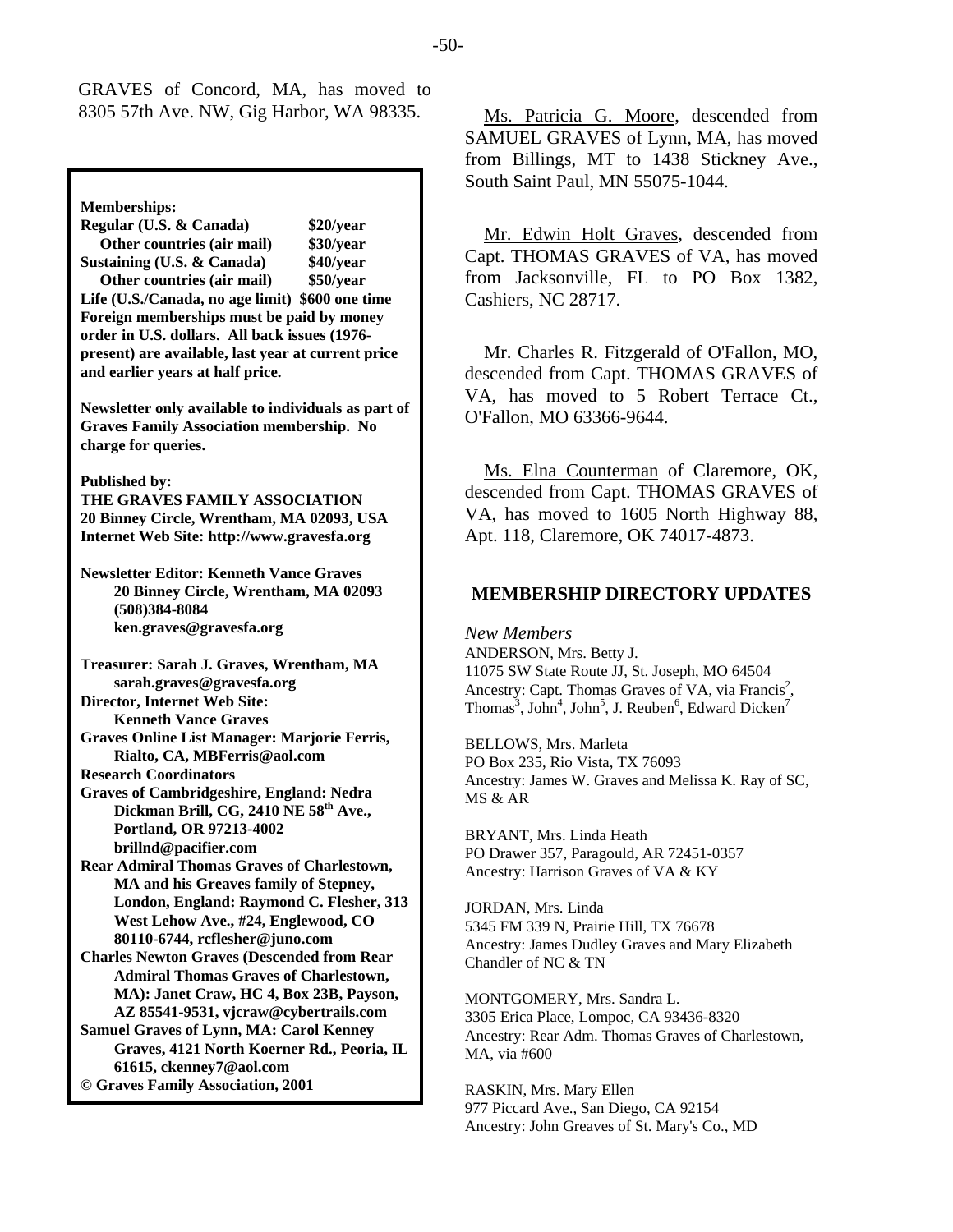#### **QUESTIONS AND INFORMATION**

## *MISCELLANEOUS GRAVES FAMILIES*

Mr. David Allen Graves, 307 Godfrey Ave., Louisville, KY 40206 (margaretrg @home.com), and Mr. Harold K. Graves, 21 Gregg Place, Novato, CA 94949, are descended from JOHN C. GRAVES, discussed below. Help with the ancestry is needed.

# DESCENDANTS OF JOHN C. GRAVES AND RACHAEL P. JONES OF MI & TN

#### GENERATION 1

John C. Graves (1) was born about 1845 in MI. He married Rachael (or Rachel) P. Jones in Dec. 1875. She was born about 1853 in TN. John and Rachel with their first 2 children were listed in the 1880 census for District 11, Hamilton Co., TN. John was listed as farm laborer, with his father born in Ireland and his mother born in Scotland.

John left the family about the time Henry was born, so Henry never knew him. Rachel lived until 1941 but would never talk about John except to say that he came to Tennessee from Holland, MI.

Children - Graves

- 2. Benjamine Graves, b.c. 1877 (TN).
- 3. Rosa A. Graves, b.c. 1879 (TN).
- 4. child
- +5. James Henry Graves, b. 22 Feb. 1884, m. ------.

#### GENERATION 2

James Henry Graves (5) was born 22 Feb. 1884 in Hamilton Co., TN. He married ------. Children - Graves

- 6. Harold K. Graves
- +7. Allen Willis Graves, b. 20 Jan. 1916, m. ------.

#### GENERATION 3

Allen Willis Graves (7) was born 20 Jan. 1916 in Arkansas. He married ------. Children - Graves 8. David Allen Graves

## *NORTHERN GRAVES FAMILIES*

Mrs. Phyllis Brothers, 41 Mt. Hitchcock Rd., Wales, MA 01081, and Ms. Jacqueline F. Lattery (jlattery@nmt.edu), are interested in learning more about this part of the Graves family and the ancestry of OLIVE GRAVES.

# DESCENDANTS OF OLIVE GRAVES AND REUBEN PRENTICE OF CT & MA

#### GENERATION 1

Olive Graves (1) may have been born about 1770, possibly in Belchertown, MA. She married Reuben Prentice on 23 April 1789. In 1807 she transferred from the church in Somers, CT, Rev. W. L. Strong, Pastor, and returned to the church in Somers, CT by certificate in 1812. All their children were born in Somers, CT.

Children - Prentice

- 2. James Prentice, b. 1790.
- 3. Benjamin Prentice, b. 1797.
- 4. William Prentice, b. 1799.
- 5. Olive Prentice, b. 1802.
- 6. Mary Prentice, b. 1804.
- +7. Sophia Prentice, b. 16 Sept. 1807, m. John Bowers.
	- 8. daughter, b. 1810.
- +9. Russell W. Prentice, b. 31 Jan. 1813, m. Martha J. Heath, 1837.

#### GENERATION 2

Sophia Prentice (7) was born 16 Sept. 1807 in Somers, Tolland Co., CT. She married John C. Bowers. He was born about 1803 in CT. All their children were born in Somers Twp., CT (according to the IGI, which lists all 4 children).

They were in the 1880 census of Somers, CT. The census said she was born in MA.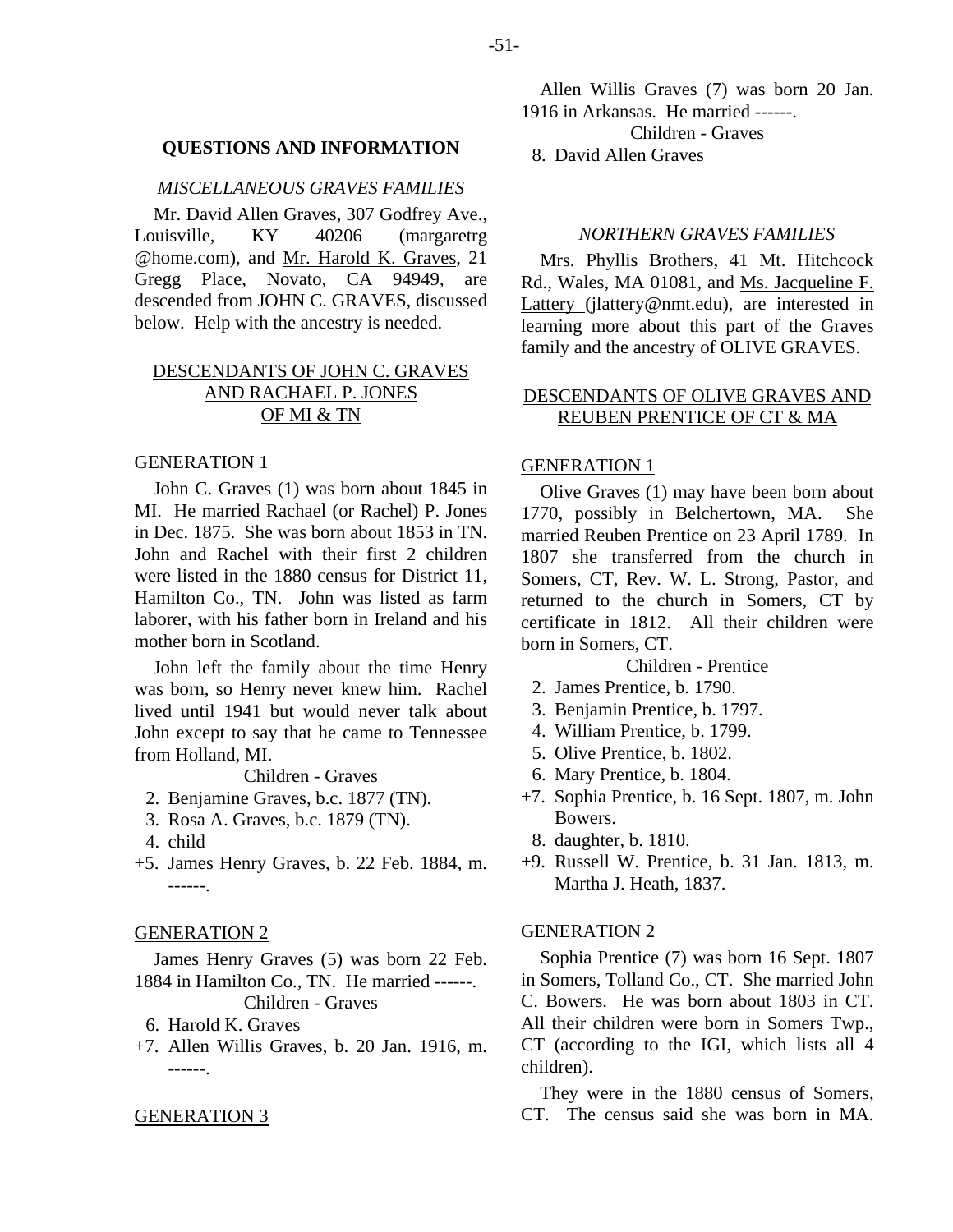Living with them was grandson Frederick B. Bowers, age 17, born CT.

Children - Bowers

- +10. Emeline Sophie Bowers, b. 26 Aug. 1837, m. ------ Lamb, d. 7 April 1923.
	- 11. Henry Watson Bowers, b. 8 Sept. 1839.
	- 12. James Monroe Bowers, b. 7 Feb. 1842.
	- 13. Sanford S. Bowers, b. 9 May 1846.

Russell W. Prentice (9) was born 31 Jan. 1813 in Tolland, CT. He married Martha J. Heath in 1837. She was born in Brimfield, MA.

Children - Prentice

+14. Henry K. Prentice, b.c. 1840, m. Sarah Marie Edmonds, d. 1883.

# GENERATION 3

Emeline Sophie Bowers (10) was born 26 Aug. 1837, and died 7 April 1923 in Stratford (or Stafford?), CT. She married L. R. Lamb. He was born about 1837 in MA. All their children were born in CT. The family was listed in the 1880 census for Stafford, Tolland Co., CT.

Children - Lamb

- 15. Bert Lamb, b. 14 May 1870, m. ------, d. 4 March 1956 (Stratford, CT).
- 16. Henry R. Lamb, b.c. 1874.

Henry K. Prentice (14) was born about 1840 or 1842 in Somers, Tolland Co., CT, and died in 1883 in Hampden, Hampden Co., MA. He married Sarah Marie Edmonds, daughter of Zephaniah Edmonds and Adeline Jewell. She was born about 1837 in Dudley, MA, and died in 1886. They were in the 1880 census for Hampden, Hampden Co., MA. Their first 5 children were born in CT and the sixth in MA. Children - Prentice

- 17. Lucius H. Prentice, b.c. 1868.
- 18. Watson F. Prentice, b.c. 1871.
- +19. Etta May Prentice, b.c. 1875, m. Fred Laurens Clark, d. 19 Feb. 1960.
	- 20. Emory Prentice, b.c. 1876.
	- 21. Bertha Jewell Prentice, b.c. 1877-78.
	- 22. Carrie N. Prentice, b.c. 1880.

## GENERATION 4

Etta May Prentice (19) was born in 1875 in New Hartford, CT, and died 19 Feb. 1960 in Westfield, MA. She married Fred Laurens Clark, son of Francis Warren Clark and Delina Chapman. He was born 3 May 1863 in Montgomery, MA, and died in 1951 in Westfield, MA.

## Children - Clark

- +23. Ruth Luella Clark, b. 1897, m. Leo Derwood Otis, 1918.
	- 24. child

Mr. William A. Minnick, 20237 Bollinger Rd., Cupertino, CA 95014, and others, would like to find the ancestry of CHARLOTTE GRAVES in the following genealogy. Can anyone help?

# DESCENDANTS OF CHARLOTTE GRAVES AND JUBAL WINCHESTER OF NH & VT

## GENERATION 1

Charlotte Graves (1) was born about 1791, possibly in or near Claremont, Sullivan Co., NH, and died 11 Dec. 1863. She married Jubal Winchester, son of Joshua Winchester and Annah Temple, about 1820. He was born in Sept. 1793 in Brattleboro, Windham Co., VT.

Children - Winchester

+2. Anna Temple Winchester, b. 23 May 1825, m. David Pratt Ward, 10 June 1844, d. 26 April 1845.

## GENERATION 2

Anna Temple Winchester (2) was born 23 May 1825 in West Brattleboro, Windham Co., VT, and died 26 April 1845 in Brattleboro, Windham Co., VT. She married David Pratt Ward, son of Josiah Ward and Sibyl Pratt, on 10 June 1844. He was born 4 Jan. 1823 in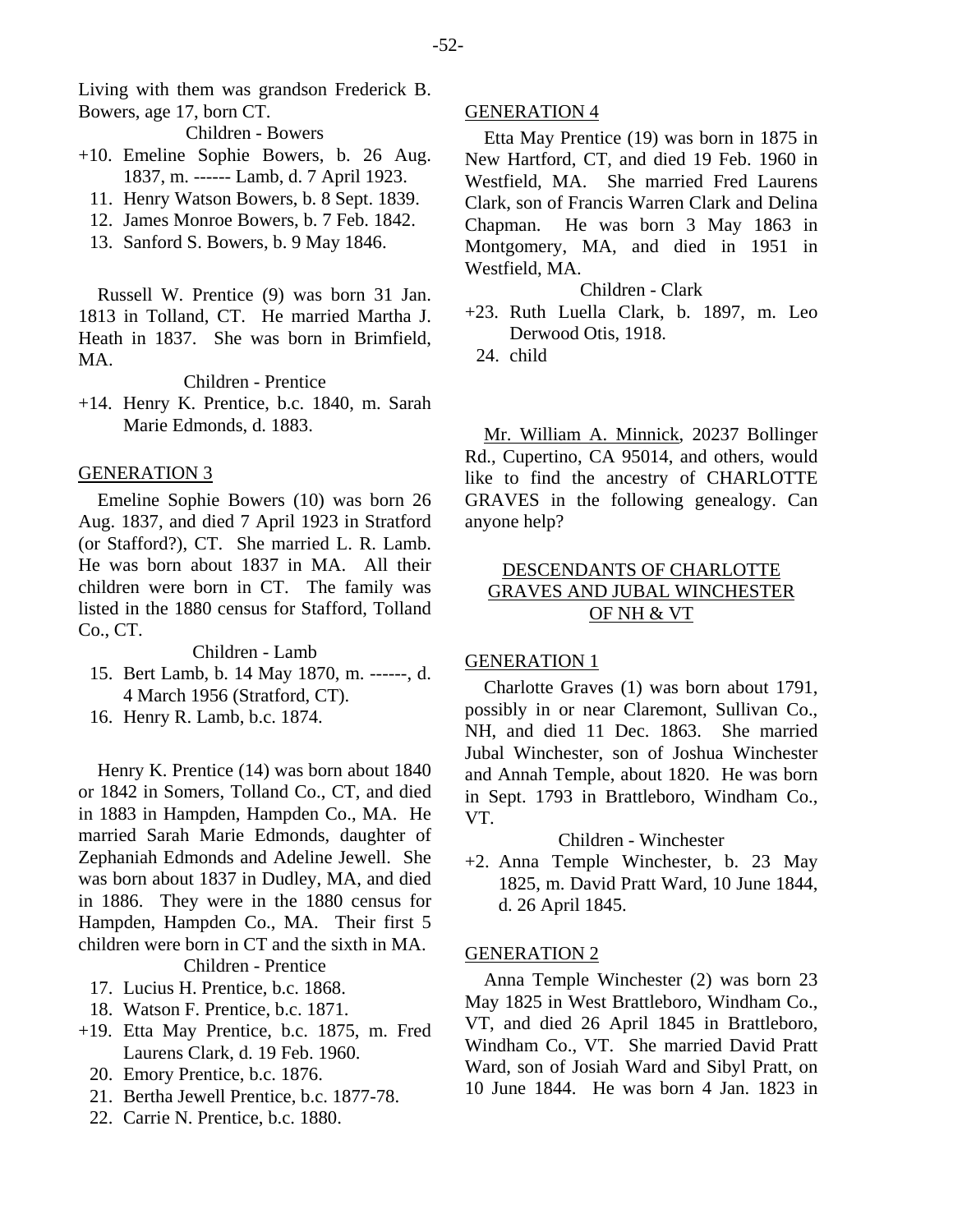Brattleboro, VT, and died 30 Oct. 1850 in West Brattleboro, VT.

Children - Ward

+3. Anna Temple Ward, b. 22 March 1845, m. LeRoy Richardson Mixer, 23 Nov. 1864, d. after 1925.

## GENERATION 3

Anna Temple Ward (3) was born 22 March 1845 in Brattleboro, Windham Co., VT, and died after 1925. She married LeRoy Richardson Mixer, son of Richardson Mixer and Sibyl Dudley, on 23 Nov. 1864 in Hinsdale, Cheshire Co., NH. He was born 7 Feb. 1844 in West Brattleboro, Windham Co., VT, and died after 1925. Both their children were born in West Brattleboro, VT.

#### Children - Mixer

- 4. Emma Anna Mixer, b. 5 Aug. 1866, d. after 1925.
- +5. Ida Jane Mixer, b. 10 Sept. 1868, m. Charles Reuben Prentiss, 5 June 1889, d. after 1925.

## GENERATION 4

Ida Jane Mixer (5) was born 10 Sept. 1868 in West Brattleboro, Windham Co., VT, and died after 1925. She married Charles Reuben Prentiss, son of Asahel Omer Prentiss and Hannah Silsbee Johnson, on 5 June 1889. He was born 9 Dec. 1866 in Windham, Windham Co., VT.

Children - Prentiss

- 6. Helen Elizabeth Prentiss
- 7. Ruth Anna Prentiss

Mr. Lawrence D. W. Graves, Fierst & Pucci LLP, 64 Gothic St., Northampton, MA 01060 (graves@ent-atty.com), would like to find the ancestry of his ancestor GEORGE W. GRAVES, shown in the following genealogy.

(ED. NOTE: All evidence so far points to the immigrant ancestor being either Thomas Graves of Hartford, CT & Hatfield, MA, or John Graves of Concord, MA. Both families lived in the areas shown in the genealogy., both were among the families that had members named Joel Graves, and only these two families had members named Sylvanus Graves.)

# DESCENDANTS OF PARENTS OF GEORGE W. GRAVES, ANN ELIZA SNELL AND CAROLINE LORD ROYCE OF NY & MI

#### GENERATION 1

------ Graves (1) married at least twice, and had children by two wives. It is known which children were by which wife, but not which wife was the first and which the second.

Children - Graves, by one wife

- +2. George W. Graves, b. 22 Feb. 1817, m(1) Ann Eliza Snell, m(2) Caroline Lord Royce, d. 18 April 1845.
	- 3. Deborah Graves

Children - Graves, by other wife

- 4. John Graves
- 5. Joel Graves
- 6. Sylvanus Graves

## GENERATION 2

George W. (Washington?) Graves (2) was born in Morrisville, Madison Co., NY, and died 18 April 1845 in Tecumseh, MI. He first married Ann Eliza Snell. She was born 22 Dec. 1813 in Waterford, PA, and died 23 Feb. 1840 in Tecumseh, MI (possibly of childbirth complications). He married second Caroline Lord Royce. She was born 12 Oct. 1815 in New London, CT, and died 13 April 1886 in Tecumseh, MI.

Children - Graves, by Ann E. Snell

 7. Charles Calvin Graves, b. Jan. 1840, d. 22 July 1885.

Children - Graves, by Caroline L. Royce

- 8. Caroline Eudora Graves, b. 7 July 1842.
- +9. George Lord Graves, b. 12 Nov. 1843, m(1) Sophie M. Osborne, m(2) May Stuart Bridges, d. 4 April 1915.

#### GENERATION 3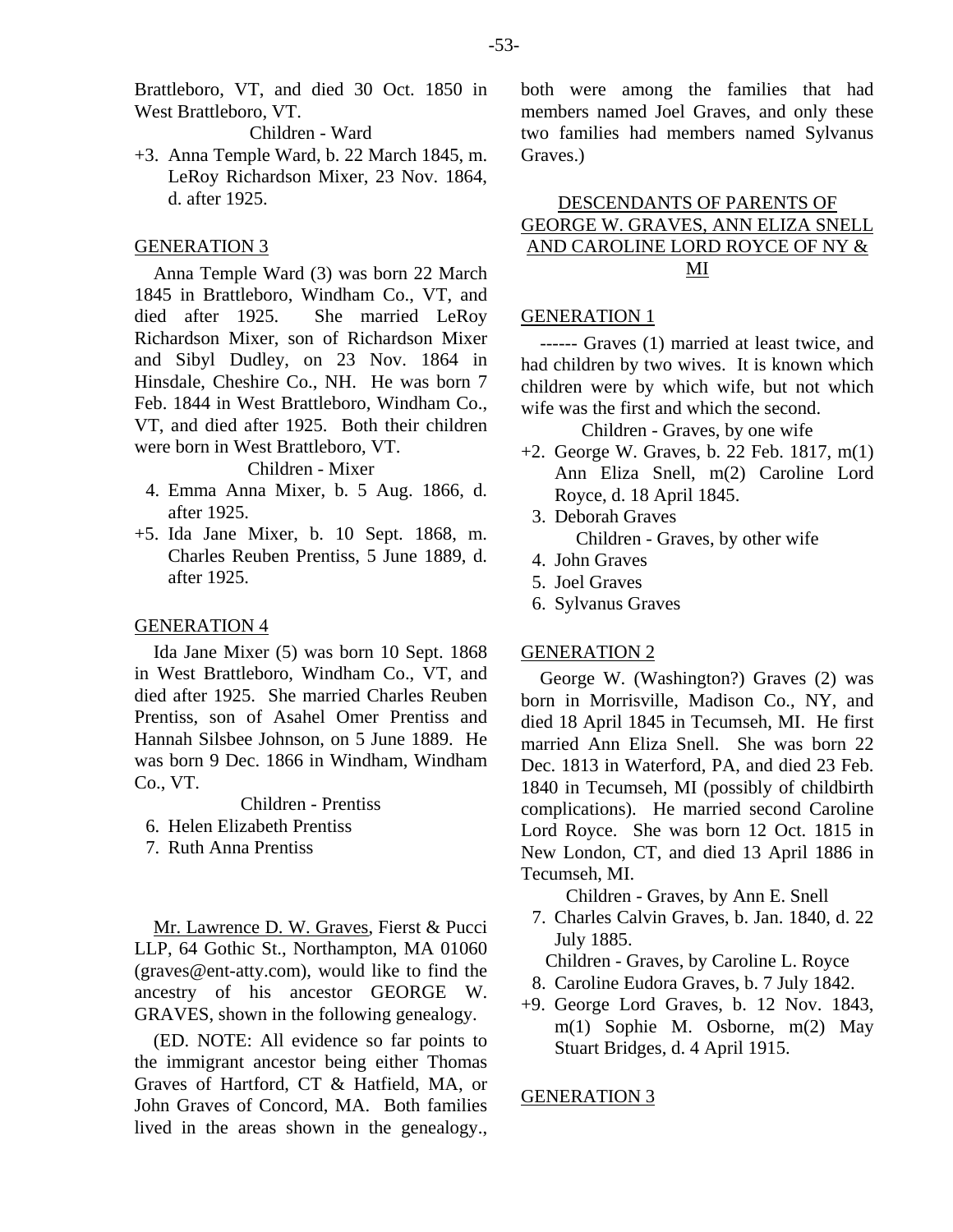George Lord Graves (9) was born 12 Nov. 1843 in Tecumseh, MI, and died 4 April 1915 in Milwaukee, WI. He first married Sophie M. Osborne. She was born 10 April 1845 in Macon, MI, and died in 1884. He married second May Stuart Bridges.

Children - Graves, by Sophie M. Osborne

- 10. William Hagerman Graves, b. 30 Aug. 1867 (Macon, MI), d. 19 Sept. 1940 (Somerville, MA).
- 11. Paul David Graves, b. 29 July 1876 (Milwaukee, WI), d. age 23. No children.
- 12. Robert Irving Graves, b. 19 March 1879, d.c. 1950 (Milwaukee, WI). Children - Graves, by May S. Bridges
- 13. Harold Bridges Graves, b. 28 June 1888, apparently disappeared on a lake steamer.

Ms. Paula L. Broughton, 33 Hillwood Dr., Niantic, CT 06357 (TPBPLB@aol.com), is descended from GEORGE W. GRAVES, as shown in the following genealogy. Also interested in this part of the family is Mrs. Helen Berrien, 486 Asbury Ridge Rd., Shelton, CT 06484.

# DESCENDANTS OF GEORGE W. GRAVES AND SARAH J. ------ OF CAYUGA CO., SENECA CO. & BREWSTER, PUTNAM CO., NY

## GENERATION 1

George W. Graves (1) was born 30 June 1827 in Auburn, Cayuga Co., NY, and died 11 Dec. 1907 in Brewster, Putnam Co., NY, at 80 years of age (per death certificate). (Putnam Co. is a small county just north of Westchester Co., NY, and very close to Waterbury and Bridgeport, CT.) He married Sarah J. ------ in 1852. She was born 5 (or 6) April 1830 in Watertown, Jefferson Co., NY, and died 14 Sept. 1910 in Brewster, NY, at the age of 80 years, 5 months, 9 days. Her death register transcript gives her father's name as Valentine, but it is not clear whether this is a surname or his given name. George lived in Seneca Falls, Seneca Co., NY, perhaps for the first 50 years of his life. They were both buried in Milltown Cem., Brewster, NY.

The 1900 census for Brewster, NY states that both of George's parents were born in Connecticut. The 1830 census of Auburn, NY lists 3 Graves families, headed by Daniel, Walter, and Henry. Walter and Henry Graves were both shown with one son under the age of 5.

All the following children were born in Seneca Falls, NY.

Children - Graves

- +2. Charles Lewis Graves, b. 12 Dec. 1855, m(1) Annie G. Reynolds, 31 Dec. 1877, m(2) Grace H. Barber, 28 Sept. 1910, d. 31 March 1929.
	- 3. Georgiana (or Georgianna) Graves, m. Theodore B. Phelps. Lived in Brewster, NY.
- +4. Alice L. Graves, b. 15 Oct. 1858, m. Charles Eugene Vredenburg, d. 16 Jan. 1918.

#### GENERATION 2

Charles Lewis Graves (2) was born 12 Dec. 1855 in Seneca Falls, Seneca Co., NY, and died 31 March 1929 in Milford, CT. He first married Annie G. Reynolds on 31 Dec. 1877. Their marriage certificate states that they were both of Brewster, NY, and were married at Croton Falls, NY by Rev. V. W. Benedict, pastor of the Baptist Church. Witnesses were Mr. and Mrs. L. H. Secor, Mr. Frank Dibble, and Miss Alice Graves. She was born 22 Aug. 1861 in Brewster, NY, and died 10 June 1906 in Milford, CT.

He secondly married Grace Helen Barber on 28 Sept. 1910. She was born 28 Sept. 1880 in Harwinton, CT, and died 18 Jan. 1954 in Milford, CT.

Children - Graves, by Annie G. Reynolds

+5. Bertha May Graves, b. 4 June 1886, m. E. Clifford Bryan, 24 Dec. 1912, d. 4 May 1928.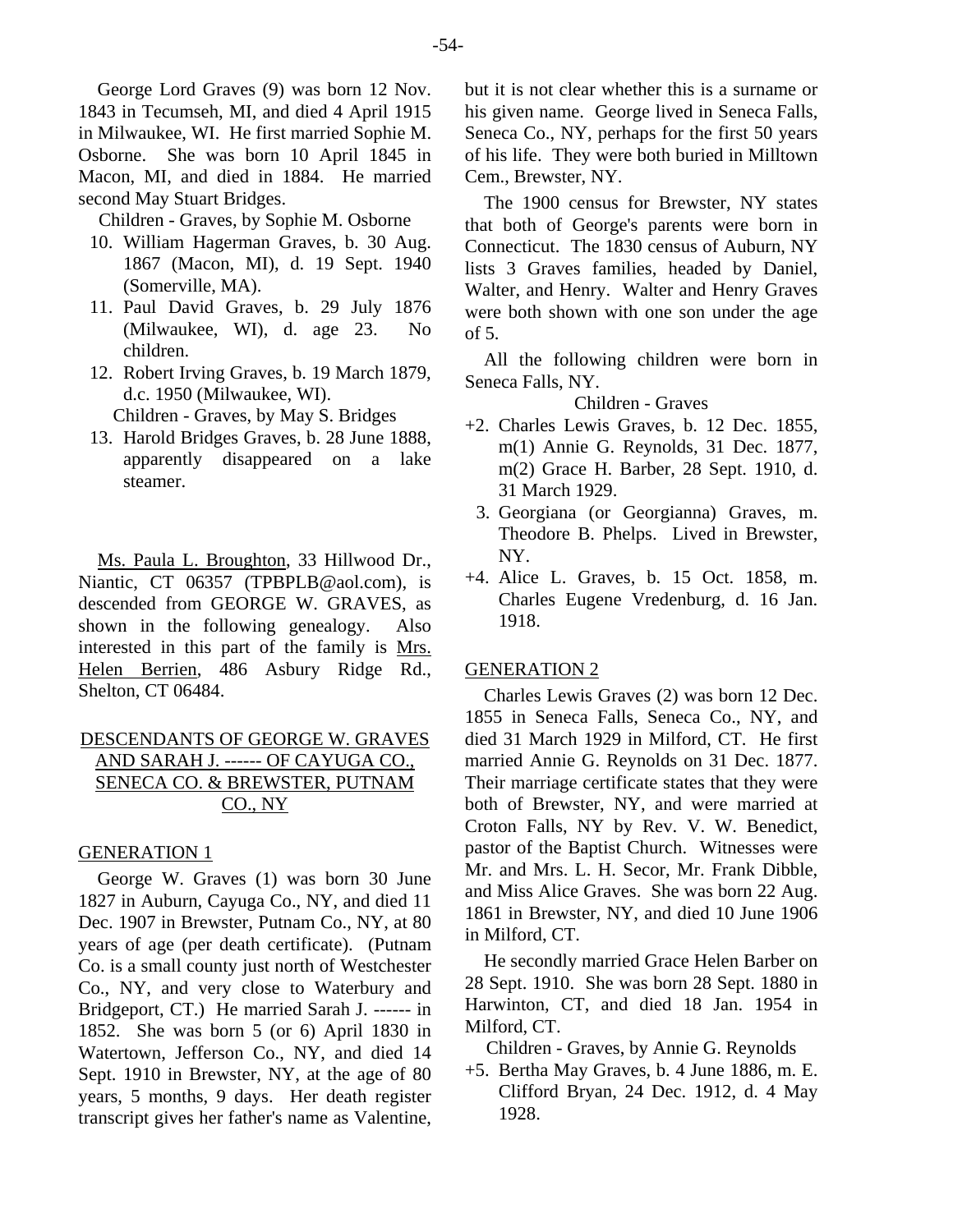Children - Graves, by Grace H. Barber

+6. Helen Birge Graves, b. 14 Aug. 1912, m. C. Gordon Berrien, 7 Aug. 1930.

Alice L. Graves (4) was born 15 Oct. 1858 in Seneca Falls, Seneca Co., NY, and died 16 Jan. 1918 at McClintock Rd., New Britain, CT. She married Charles Eugene Vredenburg. He was born 16 March 1857 in NY, and died 22 April 1930 at McClintock Rd., New Britain, CT. They lived on McClintock Rd. in the "family house." He was a blacksmith. They were both buried in Fairview Cem., New Britain, CT. There are death certificates for both of them. Note that in various records the Vredenburg name may also be spelled Vredenberg, Vredenbergh, and Vredenburgh. Both their children were born in New Hartford, CT.

Children - Vrerdenburg/Vredenburgh

- 7. Clarence Howard Vredenburg, b. 15 Oct. 1881, m. Elizabeth Rose Delaney, d. 3 March 1976 (New Britain, CT). He was a machine operator at North and Judd Manufacturing Co. Elizabeth was b. 1 Sept. 1890 in New Britain, CT, and d. 20 Dec. 1948 in Wethersfield, CT. They had 5 children.
- 9. child
- 10. child
- 11. Robin Alvin Vredenburgh, , b. 1 May 1890, m. ------, d. 27 Jan. 1972. 4 children.

It appears that this family may be closely related to that of ------ GRAVES and Lavisa Reed of Rutland, VT (genealogy 93), and that both of them may be closely related to and possibly descended from RECOMPENSE GRAVES, who was descended from JOHN GRAVES of Concord, MA. The pertinent sections of those genealogies are below. Help on all these genealogies and the connections between them would be appreciated. All these families lived in Auburn, NY. It is likely that the mention in the 1830 census for Auburn of Henry Graves was the son of ------ Graves, and Daniel and Walter were the sons of Recompense Graves.

The information in the ------ Graves and Lavisa Reed genealogy is from Mrs. Thomas W. Anderson, 10144 Rangeview Dr., Santa Ana, CA 92705, who would also like help.

# DESCENDANTS OF ------ GRAVES AND LAVISA REED OF RUTLAND, VT

## GENERATION 1

------ Graves (1) married Lavisa Reed. They lived in Rutland, Rutland Co., VT.

# Children - Graves

- 2. Lewis Graves
- +3. Henry R. Graves, b. 1800, m. Betsey Tomlinson, d. 1849.
- +4. John Graves, b. 1801, m(1) Julia Ann ------, m(2) Theda Jane ------, d. 1863.
	- 5. Allen Graves
	- 6. Sybil Graves, m. Chandler Fisher. Lived in Auburn, Cayuga Co., NY.
	- 7. Curtis Graves
	- 8. George Graves
	- 9. Lavisa Graves, m. Thomas Borden.

## GENERATION 2

Henry R. Graves (3) was born in 1800 and died in 1849. He married Betsey Tomlinson. She died in 1860. They lived in Auburn, Cayuga Co., NY.

#### Children - Graves

- 10. Elizabeth Graves, m. Ira Swift. Living in New Orleans, LA 19 March 1860.
- 11. Mary Jane Graves, m. George Tomlinson. Living in New Orleans, LA 19 March 1860.
- 12. Delia Graves, m. George Harris. Living in Auburn, NY. 19 March 1860.
- 13. Marcus L. Graves; lived in N.Y. City, NY. 19 March 1860.
- +14. Henry Alonzo Graves, b. 24 Nov. 1825, m. Jane Beggs.

John Graves (4) was born in 1801 and died in 1863. He first married Julia Ann ------. He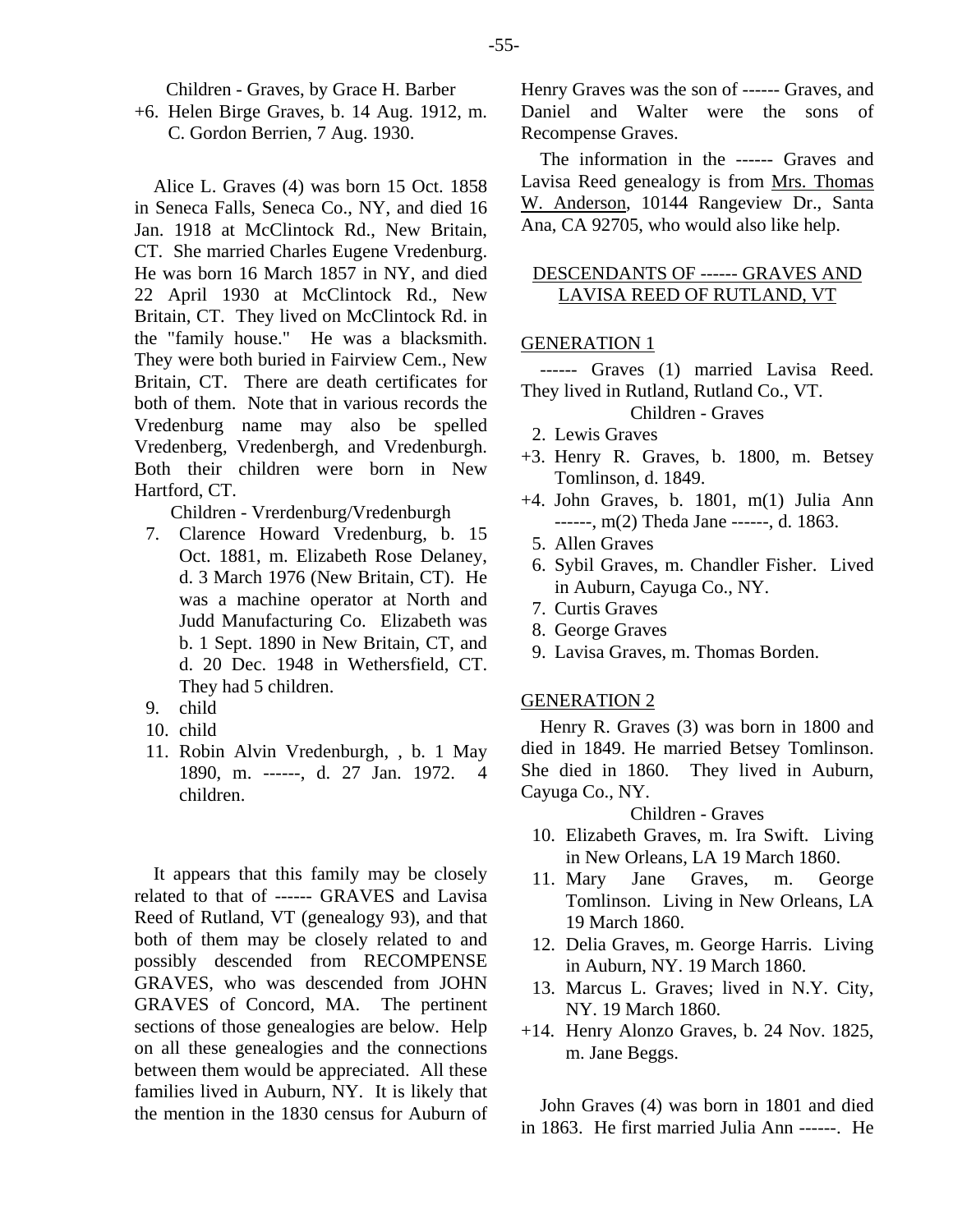secondly married Theda Jane ------. He lived in Port Byron, Cayuga Co., NY.

Children - Graves

- 15. Sarah L. Graves, m. Walter W. Scott.
- 16. Daniel Graves, never married, d. 14 Nov. 1882 (Port Byron, NY.).
- +17. Lorenzo Graves, b.c. 1834, m. ------, d. 21 May 1862.
	- 18. John G. Graves, b.c. 1838, d. 24 May 1850 (12 years old).

# GENERATION 3

Henry Alonzo Graves (14) was born 24 Nov. 1825. He married Jane Beggs. They were living in Brooklyn, NY 18 April 1860. They moved to Detroit, MI.

## Children - Graves

- 19. Jane Elizabeth Graves, b. 1852, m. Thomas Reed. Lived in Brooklyn, NY.
- 20. Ida Mary Graves, b. 1855.
- 21. Henrietta Graves, b. 1857.
- 22. Sarah Read Graves, b. 1861.
- 23. Anna Blanche Graves, b. 1864.
- 24. Grace Adelia Graves, b. 1867, m. David Meginnity. Lived in Detroit, MI.

Lorenzo Graves (17) was born about 1834, based on age 28 at death, and died 21 May 1862. He married ------. They lived in Port Byron, NY.

Children - Graves

25. Franklin J. Graves

Recompense Graves (228) was born 20 Jan. 1756 in Walpole, Cheshire Co., NH, near Bellows Falls, Windham Co., VT, and died 3 (or 2 or 5) April 1821 in Cooperstown, Otsego Co., NY. He married Susanna (or Hannah) Little, daughter of Thomas Little and Susanna (or Susana or Hannah) Wallace, on 20 May 1781 in Peterborough, Hillsborough Co., NH or Walpole, NH. She was born 21 April 1759 in Shirley, Hillsborough Co., NH (or Shirley, Middlesex Co., MA per the *Vital Records of Shirley, MA to Year 1850*, p. 61), and died 25 March 1813, in Cooperstown, NY, age 49

years. Church records indicate that Susanna died in an epidemic. Her mother was 88 years of age in 1804 when she and her son Samuel made a trip to see her.

They moved to Cooperstown in 1793. Recompense was a brass founder and gunsmith. He was a gunsmith in the Rev. Army and fought at the Battle of Bennington. He carried on his business in Cooperstown until his death. He and Susanna were both Presbyterian, and both were buried in the Presbyterian Church Cem., Cooperstown, NY. Their children, Salina, Jesse, Charity, and Hannah, were all baptized in Walpole, NH. And "all the children except one were baptized by the Rev. Mr. Lewis of Cooperstown. Samuel Graves was the ninth of ten children, two of whom died in infancy." This would indicate that the following list of children is not correct.

- 703. Salina Graves, b. 1782, bapt. 2 March 1783 (or 1782), m. Ebenezer Hall (of Walpole, NH). She stayed at the old home in Walpole with grandmother Phoebe when the family moved to Cooperstown in 1793.
- 704. Jesse Graves, bapt. 27 June 1784. He was a senior partner in Graves and Nichols, watchmakers and jewelry manufacturers in Auburn, NY. A Mrs. Nancy Graves, wife of Mr. Jesse, d. 23 July 1838, age 44 yrs., and was bur. in the Presbyterian Church Cem., Cooperstown, NY.
- 705. Charity Graves, bapt. 12 Feb. 1786, m. ------ Rogers.
- 706. Lena Graves, m. ------ Holden.
- 707. Hannah Graves, b. 12 Feb. 1788, bapt. 16 March 1788, m. ------ Burwel (or Burwell), d. 28 Dec. 18-- (Utica, NY). They had a son, George.
- +708. Daniel Graves, b. 1790, m.------.
- +709. Seth Graves, b. 14 Feb. 1790, m. Eliza Flynn, May 1833, d. 27 June 1877.
	- 710. Walter Graves, bapt. 14 Dec. 1800 (Presbyterian Church, Cooperstown, NY).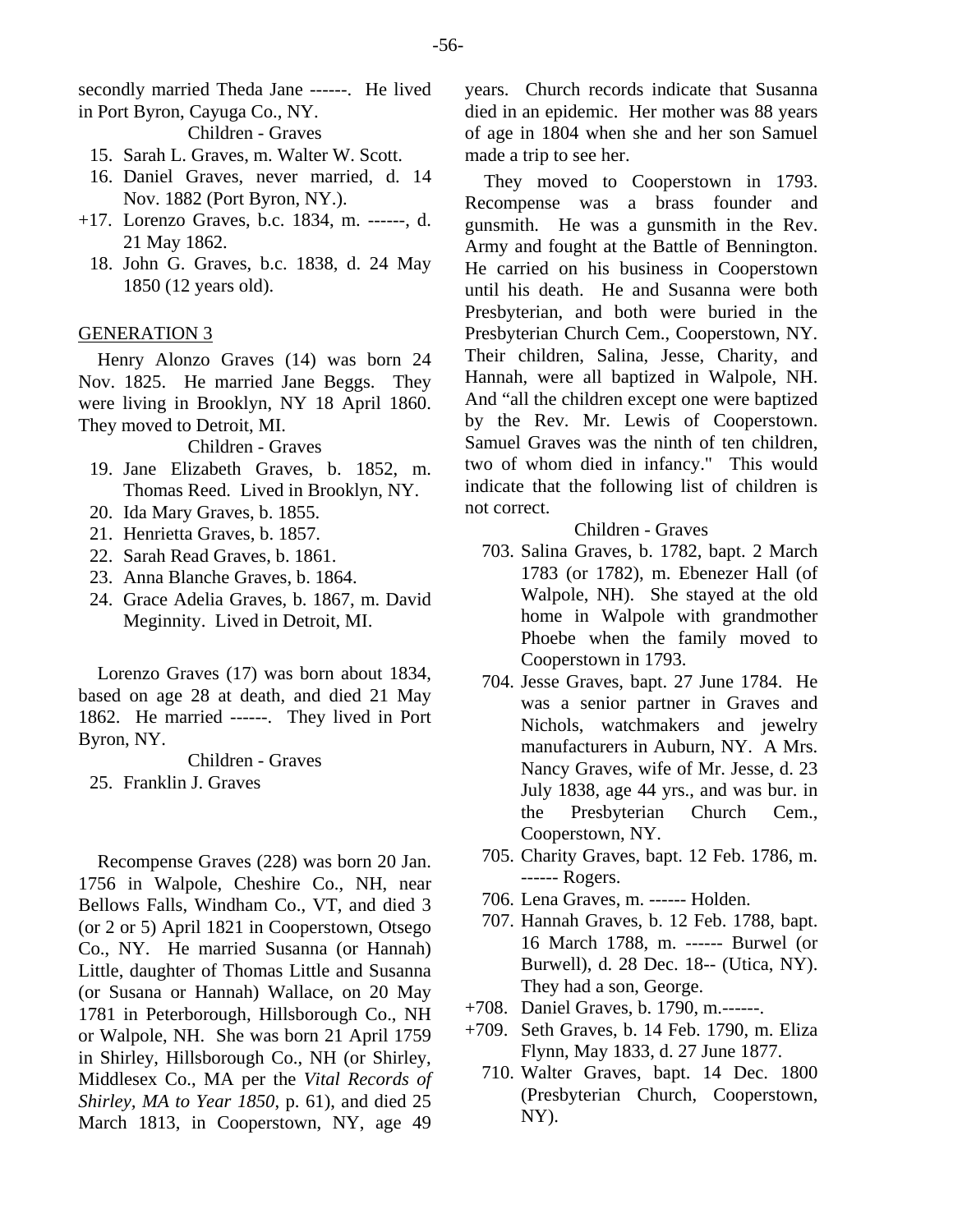- +711. Samuel Graves, b. 4 June 1794, m. Polly Bostwick, 23 May 1819, d. 30 July 1880.
	- 712. Phebe Graves, bapt. 2 Nov. 1800 (Presbyterian Church, Cooperstown, NY).
	- 713. Abner Graves

## *SAMUEL GRAVES OF LYNN, MA*

Mrs. Carol Jane Bryant, 6009 Trafalgar Ct., Monroe, NC 28110 (carol.bryant@gte.net), has been looking for her Graves ancestry. She was descended from WILLIAM HENRY GRAVES and Julia Parsons of the Rochester, NY area, but was unable to get farther back than that.

Fortunately, it was found that the ancestry was from SAMUEL GRAVES of Lynn, MA. The connecting link from that genealogy is below, with the additional material sent by Mrs. Bryant. More information about this part of the family would be appreciated.

#### GENERATION 8

William Henry Graves (880) was born May 1798 in Swanzey, NH, and died in 1850 in California. The name of his first wife is not known. He secondly married Julia Parsons. He moved to California in 1849.

Children - Graves, by 1st wife

- 1695. Jerome S. Graves, b. Sept. 1825 (LeRoy, N.Y.). Lived in Rutland, Vt.
- 1696. Ellen C. Graves, m. T. W. Hulett (of Rochester, N.Y.).
- +1697. Adam Clark Graves, m. Sarah Weld James.

Children - Graves, by Julia Parsons

- +1698. Fayette Parsons Graves, b. 17 Jan. 1848, m. Mary Emily Woodside, 1871.
	- 1699. daughter (may have been Chauncey Jewitt Graves, twin of Fayette, died very young, or a daughter might also have been born).

GENERATION 9

Fayette Parsons Graves (1698) was born 17 Jan. 1848 in Rochester, NY. His parents died when he was young, and he was sent to Benton, VT, where he was raised by his grandmother, Bessie Doolittle Parsons. He later went to Hillsdale, MI to live with his uncle Charles Bunyan Parsons, Jr., son of Charles Bunyan Parsons and Bessie Doolittle Parsons. He worked around the mines in MI and MA, and went to college at Mount Holyoke, MA. He attended Williston Seminary, East Hampton, MI. He went to Doe Run, MO with his uncle C. B. Parson, Jr., and was employed by St. Joseph Lead Co. in Bonne Terre, MO in 1868.

He married Mary Woodside, daughter of William Woodside, blacksmith, of Bonne Terre, MO in 1871. One account says they were of NC, another says they were from MO.

Fayette became the Secretary and Assistant Superintendant of Doe Run Lead Co. They lived in Doe Run, St. Francois Co., MO. Fayette and Mary became extremely wealthy, lived extaordinary lives in great luxury, and gathered grand collections of gems and minerals, many of which are in the Missouri state capital exhibit, etc. Unfortunately, they ended up losing everything.

The family was listed in the 1880 census in Perry, St. Francois Co., MO, with Fayette listed as a book keeper. Mary was listed as age 28 (born about 1852 in MO), with her father and mother both born in TN. In their household were two children, John and Kate, two servants, Rosa Willburn and Mary Blackwell, a nephew, A. Woodsides, age 14, attending school, and 2 other men, probably boarders.

- 2511a. Harriett Graves, died in infancy.
- 2511b. Chauncey Jewitt Graves, died in infancy.
- +2511c. John Bunyan Graves, b. 25 June 1876, m. Mary Louise Cleveland, d. 1929.
- +2511d. Katherine Gertrude Graves, b. 14 Nov. 1878, m. John Van Braham, d. 1950.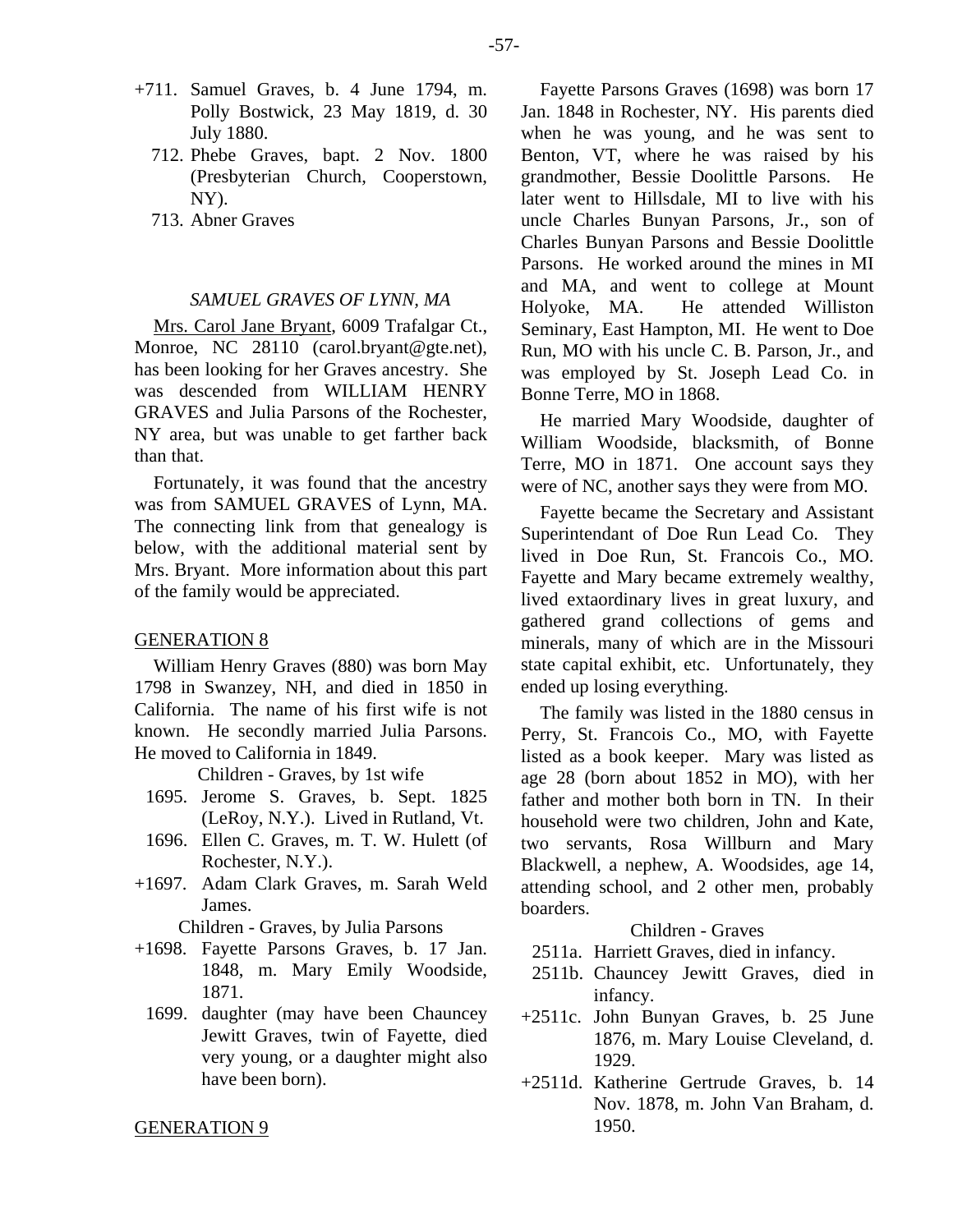- 2511e. Fayette Parsons Graves, Jr., died at age 13 (spinal meningitis).
- 2511f. Helen Beatrix Graves (adopted), b. 30 Dec. 1894 (Doe Run, MO), m. Barton S. Wagner, d. 15 Feb. 1983. She was bur. Parkview Cem., Farmington, MO, in Wagner family plot. He was b. 1891 and d. 1960. They lived and died in Farmington, MO. They had 1 son, Byron Mansfield Wagner, b. 1928, m. Jedonna Prince (b. 1933), lived in Clayton, NM.

## GENERATION 10

John Bunyan Graves (2511c) was born 25 June 1876 in Bonne Terre, MO, and died in 1929. He married Mary Louise Cleveland. John was a medical doctor. They lived in Farmington, MO, where he had a practice.

Children - Graves

- +3050a. Helen Cleveland Graves, b. 1902, m. William Ford, d. 1965.
- +3050b. Fayette Parsons Graves, III, b. 1903, m. Laura Helen Dillard, d. 1964. Parents of Mrs. Bryant.
- +3050c. Mildred Graves, b. 1916, m(1) Clarence Freeze,  $m(2)$  ------,  $m(3)$ Gus Clubb.

Katherine Gertrude Graves (2511d) was born 14 Nov. 1878 in Bonne Terre, MO, died in 1950, and was buried in Parkview Cem., Farmington, MO. She married John Van Braham. He was born in 1869. He was a dentist. They lived in Farmington, MO.

Children - Braham

3050d. Mary Elizabeth Braham, d. 1950.

## *SOUTHERN GRAVES FAMILIES*

Mrs. Stephanie F. Harrington, 1606 Teal Marsh Rd., Charleston, SC 29412-9505 (stephanieharrington@juno.com), is looking for the ancestry of ELIZABETH GRAVES and her husband Stephen Grant, as discussed in the following genealogy.

# DESCENDANTS OF ELIZABETH GRAVES AND STEPHEN GRANT OF WALTERBORO, COLLETON CO., SC

## GENERATION 1

Elizabeth Graves (1) was born about 1787 and died after 1860. She married Stephen Grant. He was born about 1786 and died before the 1860 census. His father, Peter or Stephen Grant, served in the Revolutionary War. In the 1860 census of St. Barts Parish, Walterboro, SC, Elizabeth Grant, widow of Stephen Grant, was living with Rebecca and Richard Hubbard, and was 70 years old. All their children were probably born in Walterboro, Colleton Co., SC.

It is possible that Elizabeth was related (sister?) to John Samuel Graves who married Mary Blocker (genealogy 106). There was also a Peter Greaves listed in Colleton Co. in the 1810 census. The spellings Graves and Greaves were often used interchangeably at this time in SC.

# Children - Grant

- 2. (Dr.) John Henry Grant, b. 29 April 1806, m. Abigail R. Weston, c. 1831, d. 22 Jan. 1884. She was b. 28 Aug. 1813 and d. 18 Feb. 1881. 9 children.
- 3. Jefferson Grant, b. 1808, m. Rachel Hargraves. She was b. 1809 in SC. 4 children.
- 4. Richard Grant
- 5. Elizabeth Grant
- 6. Mary Grant
- 7. Emily G. Grant, m. Jonathan Greenleaf Littlefield, 26 March 1848, d. 12 May 1906 (Savannah, GA). He was a carpenter. 1 child.
- 8. Rebecca Grant, b. 1830, m. Richard Humphrey Hubbard. He was b. 1824, and was a stockraiser. 5 children.
- 9. Stephen Grant, Jr.
- 10. Peter Grant, b. 1822, d. after 1850 (killed by a horse).
- 11. Sarah Grant
- 12. Dempsey W. Grant, b.c. 1834, m. Rebecca Ann Wilson, c. 1840. She was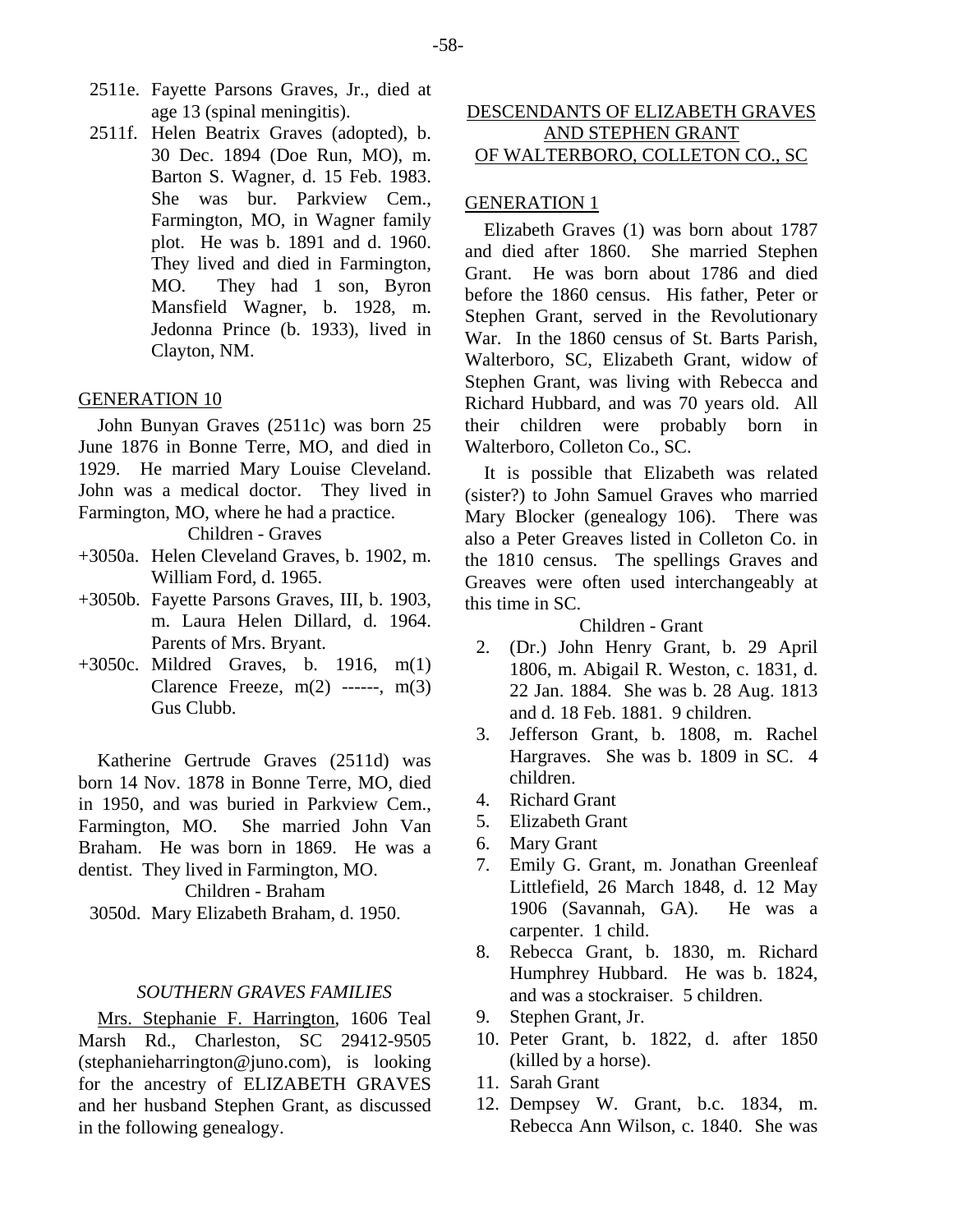b. 29 Nov. 1820 and d. 5 Oct. 1889. 12 children.

J. C. Bell, PO Box 2227, Slidell, LA 70459 (badnews@bellsouth.net), is looking for the ancestry of his great-grandfather WILLIAM L. GRAVES who married Mary Anne Kelso about 1852, either in the St. Louis, MO area or in TX. Mary Anne was born in 1830 in St. Louis, MO, daughter of Andrew Kelso Jr. and Isaphenia Smith. Andrew was born about 1802 in Adair Co., KY, and moved to Jefferson Co., MO about 1829-1830.

William L. Graves and Mary Anne Kelso had children Amzy Graves, Charles Graves (b. 1854 in AR, m. Fannie ------ before 1880), and Susen (not Susan) Alice Graves (J. C. Bell's grandmother, b. 19 March 1864 in Fannin Co., TX, m. William H. Bell on 14 May 1881 in Hamilton Co., TX, d.c. 15 Feb. 1896 near Hatfield, AR).

William L. Graves supposedly died young (definitely before the 1880 census, and probably before 1870), and Susen was raised by her mother's brother, Andrew Jackson Kelso. The 1880 census for Hamilton Co., TX shows Susen (listed as Susan A.) in the Kelso household, and also shows her brother Charles Graves with his wife Fannie in a separate household. Susen was listed in the Kelso household in the 1870 census for Leon Co., TX. William L. Graves and family may have been living in Fannin Co., TX in 1860, but have not yet been found on that census.

As a result of searching the GFA website, she wonders whether there might be a connection with genealogy 697 (Charles Graves and Elizabeth Ephland of AR) since in generation 2 it mentioned Williams Ranch in Mills Co., TX. Many Kelso descendants lived on Williams Ranch and are buried there.

It was also noted that genealogy 111 (John D. Graves of MD, MO and KY) has a William L. Graves listed. The first generation of that genealogy is below. All help and clues will be appreciated.

John D. Graves (1) was born in 1776 in Maryland, and died in Franklin Co., Ky. According to one source, he was of English origin. (Does that mean that he or his father was born in England, or just that some ancestor was from England?) It goes on to say that he was raised in Virginia and went to Kentucky in his youth on foot. He had land in Lewis Co., Mo. as well as Ky. at the time of his death. A Summons and Complaint is on record for a law suit in 1854-56 over the division of his estate. In this paper are references to some of his children: Susannah, Martha, Eliza, William L., Elias, and John T.

John married four times. The second wife was Catherine Thomison. She was born in Scott Co., Ky., and died in 1827. Another of John's wives was Nancy ------, either the third or fourth. John apparently had a total of 19 children.

John was a carpenter, and later a farmer. Children - Graves

- 2. Susannah Graves, m. Joseph Faulkner.
- +3. Martha Graves, b. 20 Nov. 1825, m. John Henry Wright, Jan. 1855, d. 27 Dec. 1903.
	- 4. Eliza Graves, m. William E. Featherston, d. by 1854.
- 5. William L. Graves
- 6. Elias Graves
- 7. John T. Graves
- 8. others

(ED. NOTE: Can anyone tell who the other wives of John D. Graves were? Help is also needed for his other children and later descendants. A descendant of this John D. Graves is Mr. Boyd L. Wright, 415 17th Ave. South, Grand Forks, SD 58201 (wright @gfherald.infi.net).

Mr. Paul R. Mewborn, previously of Belleville, IL, who died in 1995, was looking for the ancestry of SARAH ANN GRAVES who lived close to the NC/SC boundary. Others searching for this family include Mr. Kyle Basko (hartbasco@worldnet.att.net), and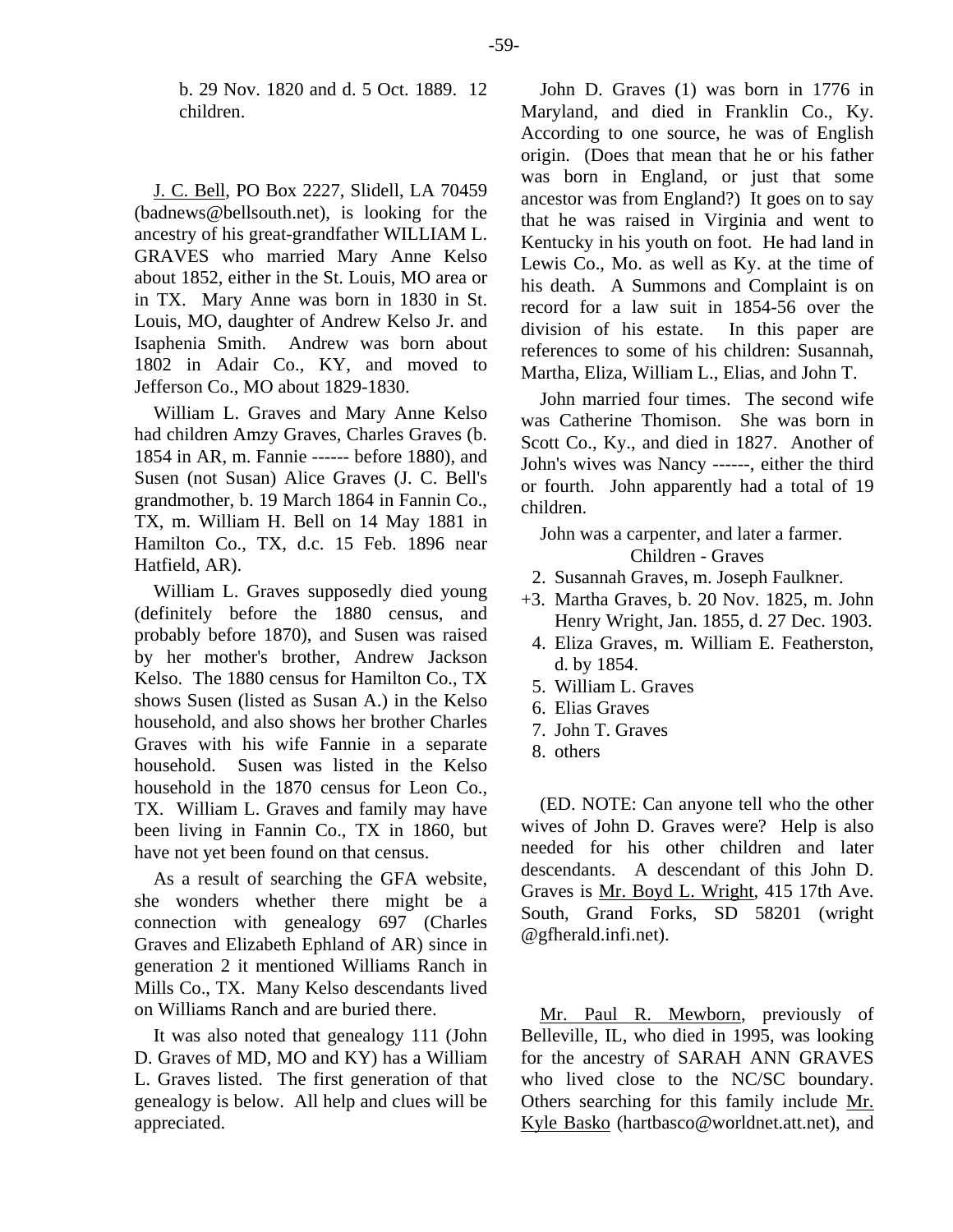Ms. Erin Bibles (fshrchik@basinonline.com). A summary of the first 3 generations of this family is below.

# DESCENDANTS OF SARAH ANN GRAVES, ZION DAVIS, AND ------ EVANS OF NC & SC

## GENERATION 1

Sarah Ann Graves (1) was born about 1740. She first married Zion Davis. He was born about 1715 in England, and died 1797-98. (This death date is suspect considering Sarah's second marriage by 1768.) She married second ------ Evans. This family seemed to live and move back and forth across the state line between Bladen Co. and New Hanover Co., NC and Marion District, SC.

Children - Davis

- +2. Francis Davis, b. 1756-1760, m. Tabitha DeVane, 14 July 1783, d. Nov. 1847.
- +3. Catherine Davis, m. John William Jeanneret.

Children - Evans

+4. Ann Julia Evans, b. 30 June 1768, m. John DeVane, Jr., 25 Oct. 1785, d. 11 March 1845.

## GENERATION 2

Francis Davis (2) was born 1756-1760 in Brittens Neck, SC, and died in Nov. 1847 in Bladen Co., NC. He was a captain in the Revolutionary War. He married Tabitha DeVane, daughter of John DeVane and Ann Robinson, on 14 July 1783. She was born in 1764 in Duplin Co., NC, and died in 1815 in Bladen Co., NC.

Children - Davis

- 5. Julia Davis, m. Samuel Hawes. He was son of Edmund Hawes and Martha Herring.
- +6. William Davis, b. 17 May 1787, m(1) ------ Bloodworth, m(2) Phebia Bannerman, d. 14 Dec. 1859.
	- 7. Ann Julia Davis; this may be Ann Julia Evans (#4). She was given as b. 30 June 1768, m(1) Evans, which would have

given her the Evans surname, and then m(2) John DeVane 25 Oct. 1785.

8. Mary Davis, m. ------ Evans.

Catherine Davis (3) married John William Jeanneret, son of Elias G. Jeanneret. He was born 1784 in NC, died 1850 in Mobile, AL, and was buried in Mobile.

Children - Jeanneret

- 9. Elizabeth Jeanneret, b.c. 1802.
- 10. Lydia Jeanneret
- +11. Mary Jeanneret, b.c. 1805, m. Joseph Gore, d.c. 1882.

Ann Julia Evans (4) was born 30 June 1768 in NC or SC (probably Brittons Neck, SC), and died 11 March (or 13 Feb.) 1845 in New Hanover Co., NC. She married John DeVane, Jr., son of John DeVane (Major in militia) and Ann Larkin (or Ann Robinson), on 25 Oct. 1785 in St. James Episcopal Church, New Hanover Co., NC. He was born 25 (or 12) Dec. 1755 and died 6 June 1802, both in New Hanover Co., NC. He was buried in Sampson, NC. He was a Pvt., Lt. and Capt. in the militia.

## Children - DeVane

- +12. William DeVane, b. 1786, m. Olive Holloway, 1809, d. 1870.
- +13. Ann Jane DeVane, b. 29 Jan. 1792, m. John Canty DeVane, 8 Feb. 1812, d. 1892.
- +14. Benjamin F. DeVane, b. 14 Feb. 1796, m. Mary Rodgers, 10 March 1814, d. 28 Oct. 1879.
- +15. Francis DeVane, b. 1798, m. Frances Giddens, c. 1815, d. 8 March 1868
	- 16. Rebecca DeVane, b.c. 1799 (Bladen Co., NC), d. 1860.
- +17. John DeVane, b. 1800, m. Mary ------.
	- 18. Thomas DeVane, b.c. 1801.

# GENERATION 3

William Davis (6) was born 17 May 1787 and died 14 Dec. 1859. He first married ------ Bloodworth. He married second Phebia Bannerman.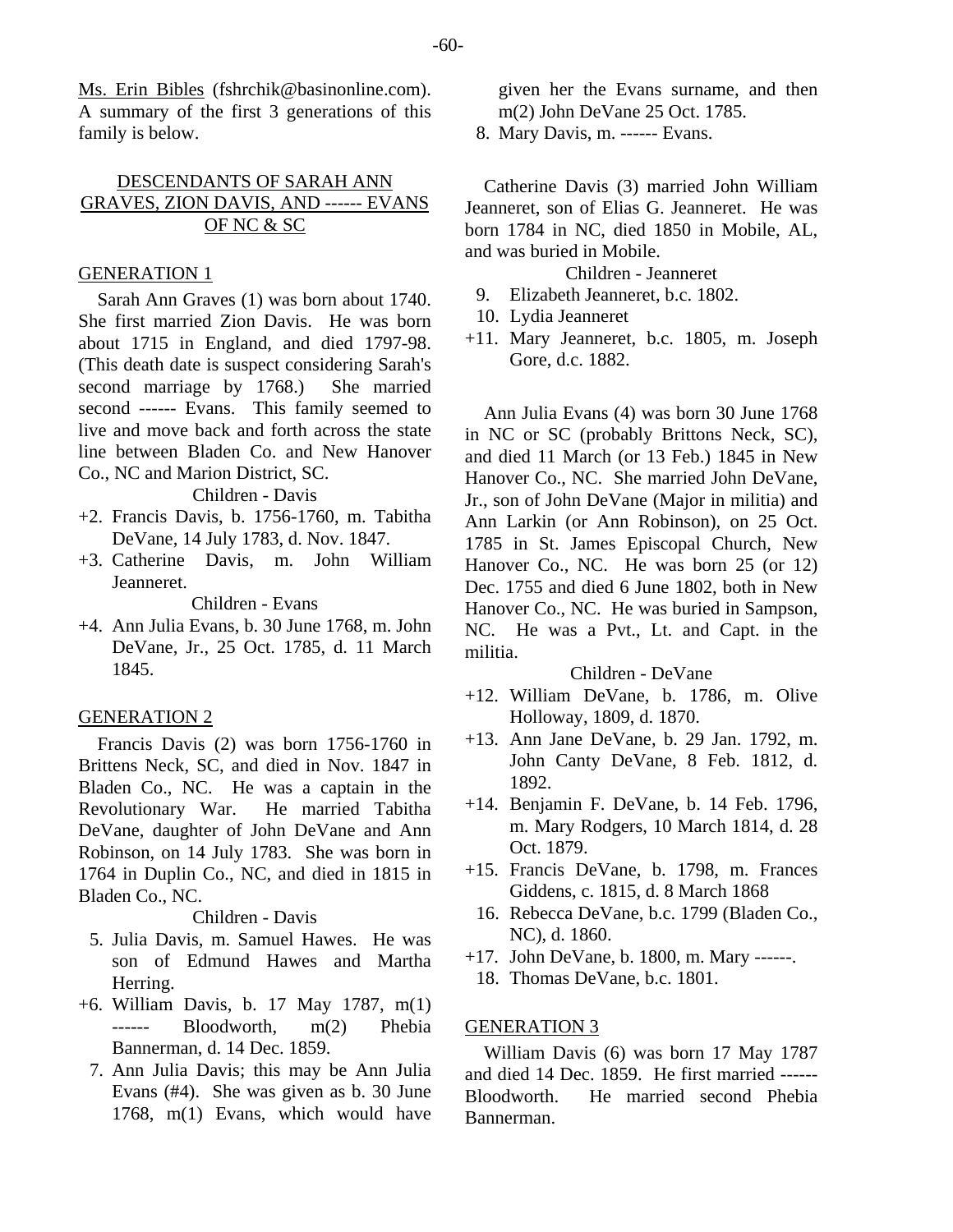Children - Davis, by Phebia Bannerman

+19. Annie Jane Davis, b. 14 Aug. 1827, m. David Bunyan Melvin, 28 Feb. 1844, d. 14 Jan. 1917.

Mary Jeanneret (11) was born about 1805 and died about 1882. She married Joseph Gore, son of James Gore and ------ DeWitt. Children - Gore

- +20. Lydia Margaret Gore, b. 22 Nov. 1820, m. Lewis Smith McLamb, d. 8 Feb. 1898.
- +21. Monro Gore, b. 1826, m. Sarah ------.
- +22. Jesse Dewitt Gore, b. 1833, m. Catherine Benton, d. 28 March 1907.
	- 23. Kenyan Gore
	- 24. Lennon Gore

William DeVane (12) was born in 1786 in New Hanover Co., NC, and died in 1870 in Troy, AL. He married Olive Holloway in 1809 in NC. She was born in 1788 in New Hanover Co., NC, died in 1861 in Troy, AL, and was buried in Hepzibah Baptist Church Cem. Their first 6 children were born in NC, and the last 3 in GA.

#### Children - DeVane

- +25. John Thomas DeVane, b. 1810, m. Eliza Sellars, d. 1869.
	- 26. Benjamin DeVane, b. 6 Jan. 1812, m. Mary Ann Dejarnette Watkins.
- +27. Holloway DeVane, b. 1 Jan. 1815, m. Susan Myrick, 6 March 1845, d. 12 Feb. 1891.
- +28. Ann Jane DeVane, b. 1821, m. Joseph T. Craig, 22 Oct. 1857, d. 1894.
- +29. James Francis DeVane, b. 17 Sept. 1822, m. Laura Clay (Botsford) Whaley, 13 April 1871, d. 29 Jan. 1895.
- 30. Jasper DeVane, b. 1826 (New Hanover Co., NC), d. 17 Sept. 1862 (Sharpsburg, VA).
- +31. Thomas DeVane, b. 1827, m. Caroline ------.
	- 32. Susan DeVane, b. 1833, m. Jasper King, 5 Jan. 1857 (Troy, Pike Co., AL).
	- 33. Rebecca DeVane, b. 1833.
	- 34. Wilflora DeVane, b. 1843.

Ann Jane DeVane (13) was born 29 Jan. 1792 in Bladen Co., NC, died in 1892 in MS, and was buried in Damascus Cem., Hazlehurst, MS. She married John Canty DeVane, son of James DeVane and Margaret Canty, on 8 Feb. 1812 in New Hanover Co., NC. He was born 23 July 1790 in NC, and died 15 March 1864. All their children were born in NC.

## Children - DeVane

- +35. John James DeVane, b. 4 Dec. 1812, m. Lucrecia Sandlin, 4 Aug. 1864, d. 6 May 1873.
- +36. Samuel H. DeVane, b. 11 Aug. 1815, m. Mary Polly, d. 4 April 1874.
- 37. George DeVane, b. 11 June 1817, d. 19 March 1874.
- 38. Milton K. DeVane, b. 4 April 1819, m. Melody Mary ------, d. 26 Aug. 1888 (Duplin Co., NC). She was b. 30 Oct. 1822 in NC, and d. 4 Sept. 1884 in Duplin Co., NC.
- 39. Julia E. DeVane, b. 14 Nov. 1822.
- 40. Margaret A. DeVane, b. 1 June 1826.
- 41. Henry DeVane, b. 11 Sept. 1828.
- +42. Catherine Jane DeVane, b. 4 Dec. 1830, m. Washington Adam Melvin, 14 May 1862, d. 30 March 1898.
- 43. Wesley DeVane, b. 1843.
- +44. Hybert Strange DeVane, b. 30 March 1847, m. Mary Jane Cook, d. 5 Dec. 1918.

Benjamin F. DeVane (16) was born 14 Feb. 1796 in Bladen Co., NC, and died 28 Oct. 1879 in Hillsborough Co., FL. He married Mary Rodgers (or Rogers) on 10 March 1814. She was born 28 July 1795 in Bladen Co., NC, and died 13 March 1874. They were both buried in Mt. Enon Church Cem., Plant City, Hillsborough Co., FL. Their first 3 children were born in Bladen Co., NC, and the others were probably all born in GA.

# Children - DeVane

+45. John Thomas DeVane, b. 21 (or 25) April 1815, m(1) Edith Parrish, 18 May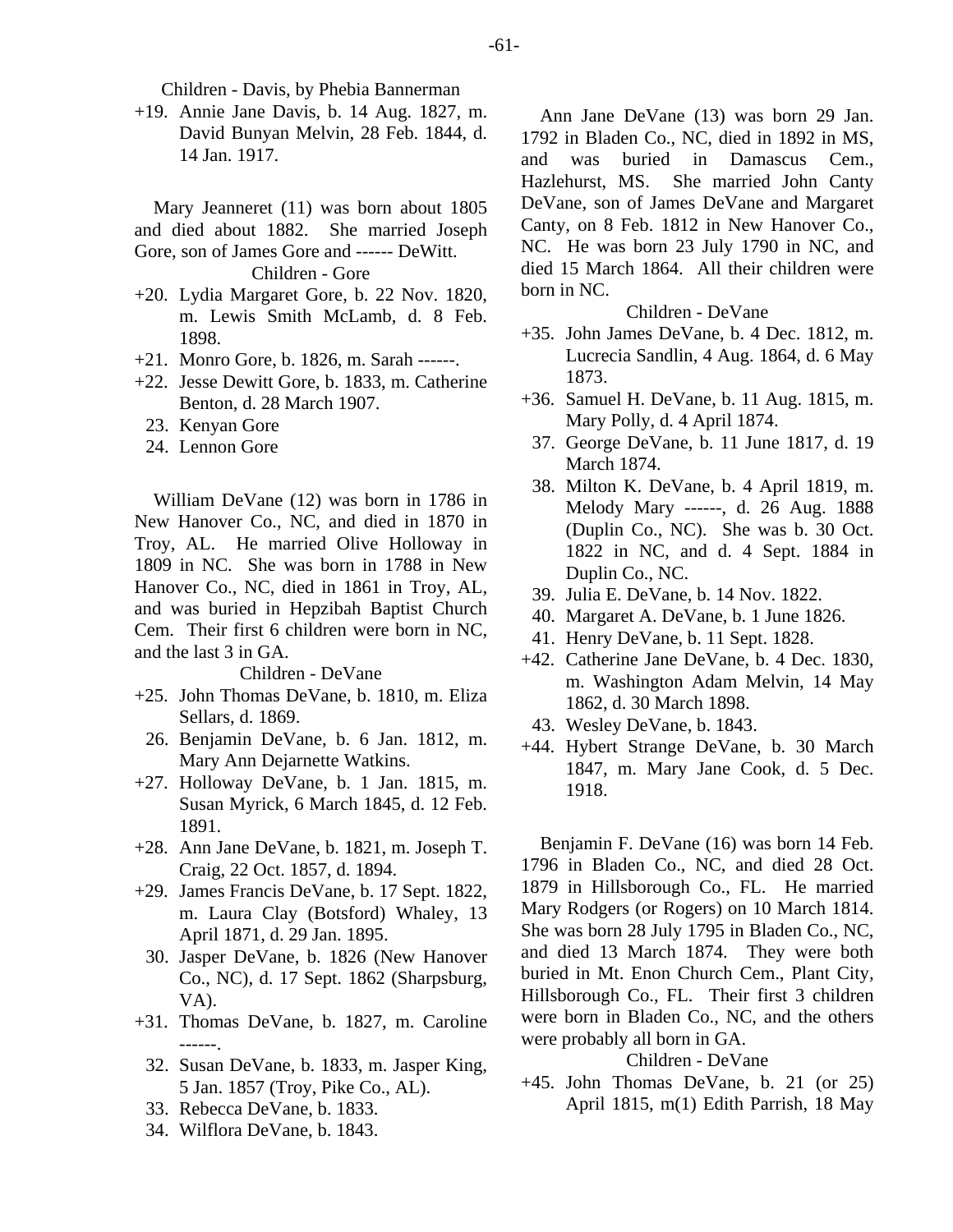1838, m(2) Martha Hicks, 26 May 1846, d. 12 Dec. 1896.

- +46. William H. DeVane, b. 22 March 1817, m. Margaret A. Rodgers, 1841, d. 1870.
- +47. Samuel Rowan DeVane, b. 25 Dec. 1821, m(1) Mary Coker, m(2) Mary M. Smart, 1862, d. 23 Dec. 1879.
- +48. Nancy Jane DeVane, b. 14 Sept. 1824, m. William English, d. 3 Dec. 1904.
- 49. James S. DeVane, b. 1 Jan. 1827 (Bullock Co., GA0, m(1) Rhoda Lewis, 1 Sept. 1853, m(2) Nancy A. Johnson, 22 June 1879 (Taylor Co., FL), m(3) Sarah Anderson, 5 May 1901 (Taylor Co., FL), d. 4 April 1911 (Taylor Co., FL).
- +50. George J. DeVane, b. 20 Nov. 1832, m. Eliza Jane Morgan, 18 Oct. 1855, d. 24 July 1863.
- +51. Benjamin Franklin DeVane, b. 1 April 1835, m. Nancy Jane Blanton, 19 April 1855, d. 4 July 1865.

Francis DeVane (15) was born in 1798 in Bladen Co., NC, died 8 March 1868, and was buried in Berrien Co., GA. He married Frances Giddens about 1815. She was born 1797 in NC, died 28 Aug. 1864, and was buried in Lois Cem., Berrien Co., GA.

Children - DeVane

- +52. Priscilla Ann DeVane, b. 8 Jan. 1816, m. Guilford Register, 12 Jan. 1832, d. 22 Nov. 1904.
- +53. Tabitha DeVane, b. 28 May 1817, m. James W. Parrish, d. 14 Feb. 1897.
- +54. Thomas DeVane, b. 14 April 1824, m. Marentha Edmondson, d. 19 April 1902.
- +55. Margaret DeVane, b. 26 Sept. 1826, m. William Roberts, d. 18 Aug. 1882.
- +56. Rebecca Jane DeVane, b. 1831, m. William Parrish, d. 8 April 1859.
- +57. Patrick DeVane, b. 1834, m. Mary Edmondson, 1855, d. 13 Dec. 1862.
- +58. Benjamin Mitchell DeVane, b. 28 Nov. 1835, m. Narcissa Cornelia Forehand, d. 27 April 1912.
- +59. William DeVane, b. 30 March 1838, m. Sarah Butler, 1865.

John DeVane (17) was born in 1800 in Bladen Co., NC. He married Mary ------. She was born in 1810 in NC. All their children were born in NC.

# Children - DeVane

- 60. Margaret DeVane, b. 1832 (Ashe Co., NC).
- 61. Samuel DeVane, b. 1833.
- 62. Alphia DeVane, b. 1834.
- 63. Jarret DeVane, b. 1835.
- 64. John DeVane, b. 1837.
- 65. Elizabeth DeVane, b. 1838.
- 66. Mastin DeVane, b. 1841.
- 67. Mary DeVane, b. 1841.
- 68. Thomas DeVane, b. 1843.

Mrs. Tracy Longmire, 324 SE 12th St., College Place, WA 99324 (longmire @innw.net), and Mr. Lee W. Ratliff, 106 34th St. NW, Bradenton, FL 34205-2618, are looking for the ancestry of GEORGE POINDEXTER GRAVES, as discussed below.

# DESCENDANTS OF GEORGE POINDEXTER GRAVES AND SARAH ELLEN COX OF KY

## GENERATION 1

George Poindexter Graves (1) was born 17 Dec. 1836 in KY, and died 2 Dec. 1891 in Morgantown, Butler Co., KY. He married Sarah Ellen Cox in 1859. She was born 6 Oct. 1843 in Franklin Co., KY, and died 8 April 1931 in Morgantown, Butler Co., KY.

According to the 1880 census for Morganfield, Union Co., KY, George's father and mother were both born in KY, Sarah's father was born in NC, and her mother was born in KY. George was listed as farmer, and his 2 oldest sons were listed as farm hands. It also looks possible that George and Sarah may have died in Morganfield rather than Morgantown.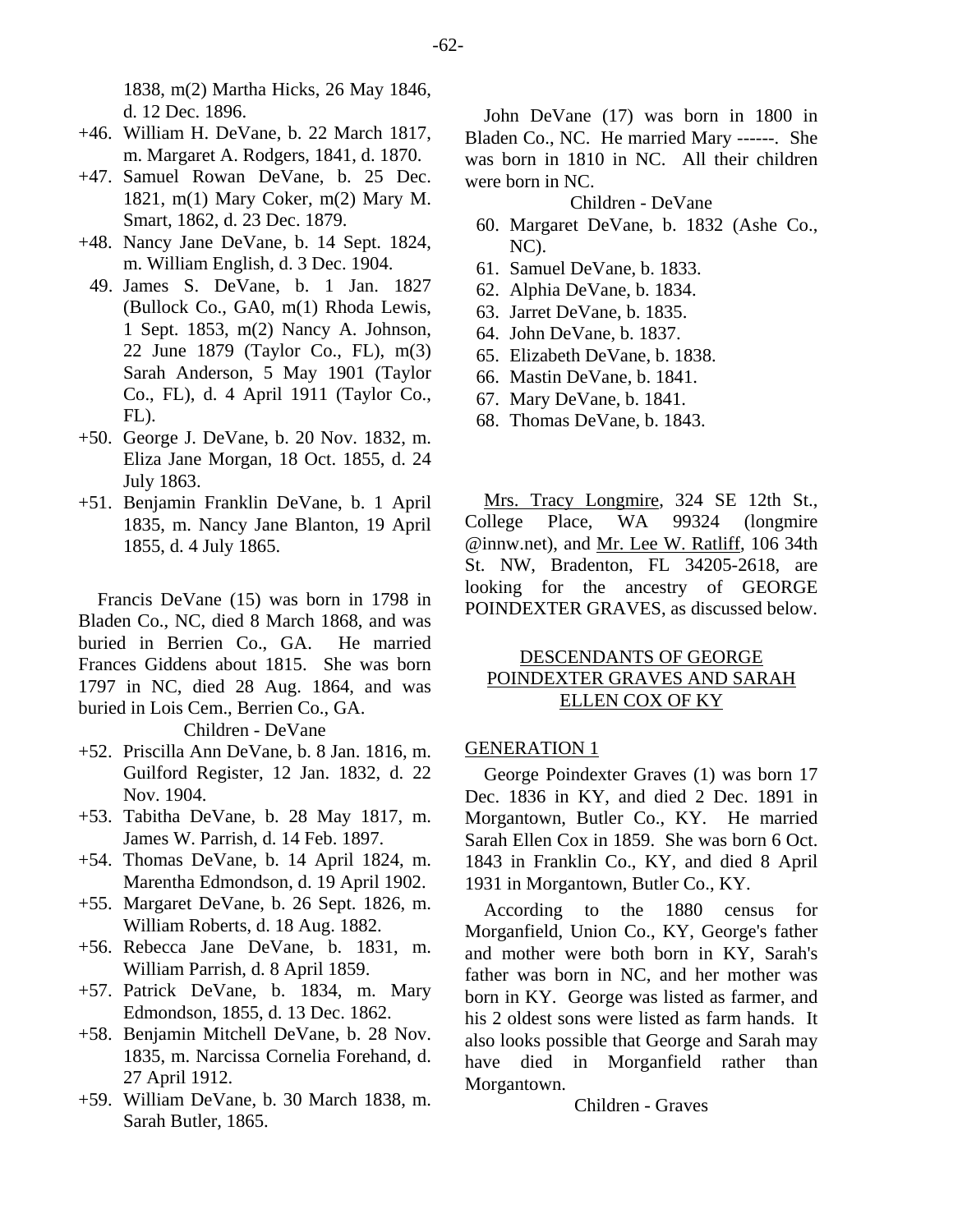- +2. John Alford Graves, b. 30 Jan. 1861, m. Cora Freeman Wilkerson, d. 25 Feb. 1936.
	- 3. Martha Jane Graves, b. 29 Oct. 1862, d. 1 Jan. 1898.
	- 4. George Robert Graves, b. 5 Nov. 1864, d. 13 Nov. 1946.
- +5. Sarah Elizabeth Graves, b. 7 Dec. 1866, m. Orlando Brown Gayle.
	- 6. Nancy Gooch Graves, b. 15 Aug. 1868, d. 21 Aug. 1924.
	- 7. Charles Campbell Graves, b. 17 March 1871, d. 17 July 1871.
	- 8. Asa Graves, b. 2 Sept. 1872, d. 22 Aug. 1873.
	- 9. Casey Graves, b. 5 Nov. 1874, d. 16 Nov. 1963.
	- 10. Howard Smith Graves, b. 20 Dec. 1877, d. 21 Nov. 1951.
	- 11. Thurman Herbert Graves, b. 23 Feb. 1880, d. 6 June 1944.
	- 12. Steven Black Graves, b. 6 March 1882, d. 28 Dec. 1933.
	- 13. William Roy Graves, b. 13 Feb. 1888, d. 23 Dec. 1908.

## GENERATION 2

John Alford Graves (2) was born 30 Jan. 1861 and died 25 Feb. 1936. He married Cora Freeman Wilkerson.

#### Children - Graves

+14. Martha Black Graves, b. 15 Nov. 1887, m. Marion Rice McClanahan, d. 6 Jan. 1925.

Sarah Elizabeth Graves (5) was born 7 Dec. 1866, and died in Falmouth, Pendleton Co., KY. She married Orlando Brown ("O.B.") Gayle, son of Robert Gayle and Sarah Bradley. He was born in Frankfort, Franklin Co., KY, and died in 1952 in Falmouth, Pendleton Co., KY.

#### Children - Gayle

- +15. Sarah Frances Gayle, b. 24 May 1897, m. Earl Parker, 25 Aug. 1922, d. 19 Sept. 1969.
	- 16. Joseph Lee Gayle, b. 24 May 1897, d.c. 1978.

#### GENERATION 3

Martha Black Graves (14) was born 15 Nov. 1887, and died 6 Jan. 1925 in Carlisle Co., KY. (There is some question about her year of birth, since her death certificate gives 1895, and the 1920 census indicates 1888.) She married Marion Rice McClanahan.

#### Children - McClanahan

 17. Ann McClanahan; grandmother of Tracy Longmire. Ann's mother Martha died when Ann was very young, and she went to live with an aunt and uncle Norman B. Wilkerson and Mattie Morrison. Norman may have been a brother of Cora Wilkerson who married John A. Graves.

Sarah Frances Gayle (15) was born 24 May 1897 in Falmouth, Pendleton Co., KY, and died 19 Sept. 1969 in Lineville, Clay Co., AL. She married Earl Parker, son of Robert Parker and Lucretia Haynes, on 25 Aug. 1922 in Falmouth, KY. He was born 1 July 1888 in Lineville, Clay Co., AL, and died 21 Oct. 1980 in Bradenton, Manatee Co., FL. Sarah and Earl were Southern Baptist and were missionaries to China and Korea. They were both buried in the Lineville Cem., Lineville,  $AI<sub>1</sub>$ .

#### Children - Parker

- +18. Elizabeth Lucretia Parker, m. Lee Wesley Ratliff.
- +19. Joseph Earl Parker, b. 9 June 1925, m. Joyce Lorraine Plenge, d. 27 Feb. 1985.
- +20. David Gayle Parker, m(1) Phyllis Gale Plumlee, m(2) Jenny Lee Chestnut, m(3) Susan Geddis.
- +21. John Alfred Parker, m. Gale M. Johnson.

#### GENERATION 4

Elizabeth Lucretia Parker (18) married Lee Wesley Ratliff, son of Floyd Ratliff and Zelpha Turner.

## Children - Ratliff

+22. Thomas Earl Ratliff, m. Cathy Ann Norman.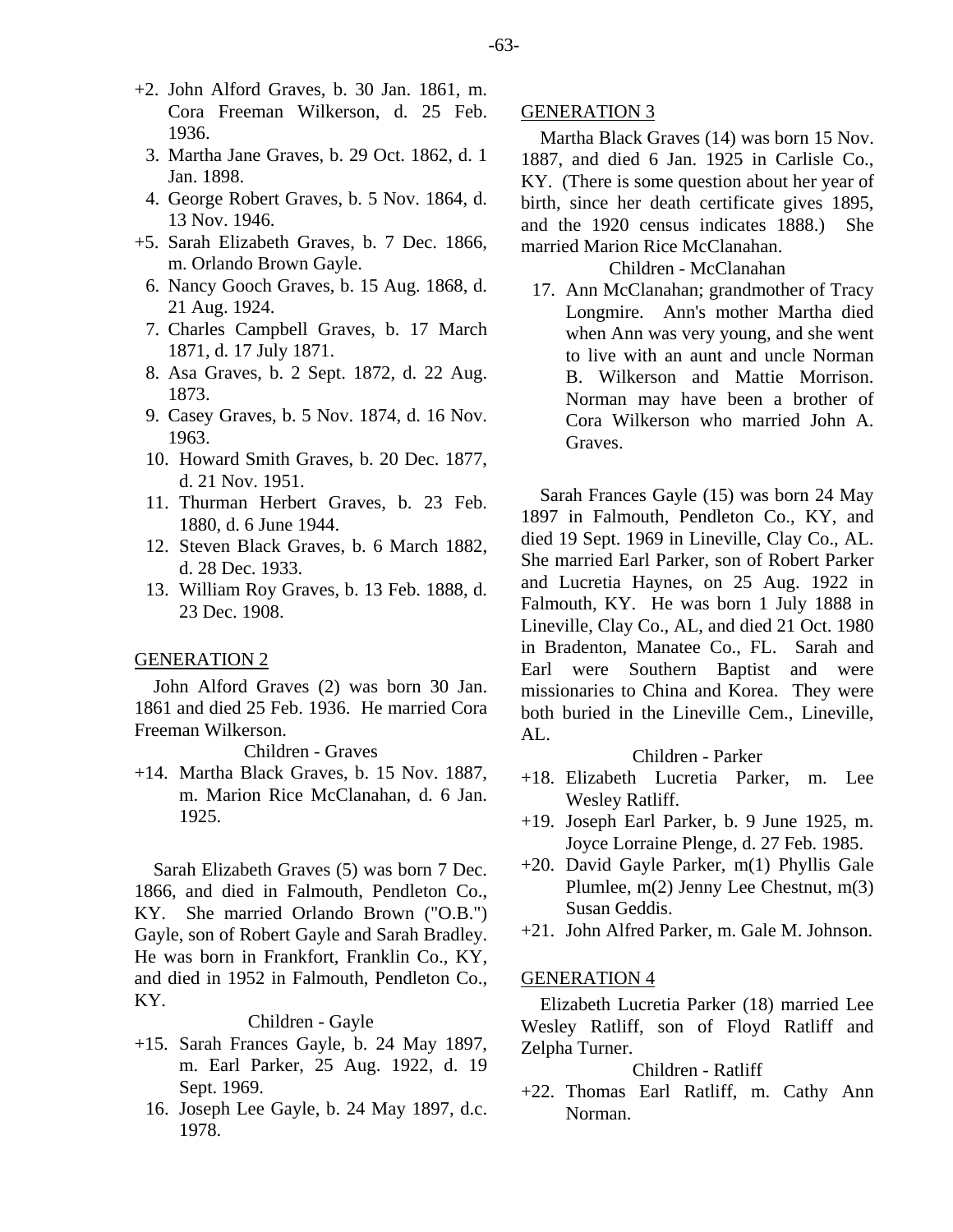+23. Floyd Wesley Ratliff, m. Donna Jean McGowan.

Joseph Earl Parker (19) was born 9 June 1925 in Pingtu, Shangtung, China, and died 27 Feb. 1985 in Clearwater, FL. He married Joyce Lorraine Plenge, daughter of William Plenge and Lorraine ------.

Children - Parker

- 24. Gayle Lorraine Parker, m. Charles Christian Bundschu III.
- +25. Joseph Lee Parker, m. Mary Kay Karaphillis.
- +26. Paul Plenge Parker, m(1) Randy Sue Spreen, m(2) Sharon Franz.
- $+27$ . William Earl Parker, m(1) Susan ------, m(2) Kathryn Marie Yardley.
- +28. Sarah Louise Parker, m(1) Thomas Woodruff, m(2) Terry Lee Huge.

David Gayle Parker (20) first married Phyllis Gale Plumlee. He married second Jenny Lee Chestnut. He married third Susan Geddis, daughter of Hubert Geddis and Alice ------.

- Children Parker, by Phyllis G. Plumlee
- 29. Laura Gale Parker
- 30. Megan Rae Parker
- Children Parker, by Jenny L. Chestnut
- 31. Leslie Ann Parker
- +32. David Mark Parker, m(1) Nell Elizabeth Hellebusch, m(2) Shari Marie Taylor.
- +33. Elizabeth Lee Parker, m. ------- Smith.

John Alfred Parker (21) married Gale M. Johnson.

## Children - Parker

- +34. Timothy Earl Parker, m. Melonie Weatherton.
- +35. Stephen Haynes Parker, m. Rebecca Ann (Harvey) Thomas.
	- 36. Jonathan Grant Parker

Mrs. Carolyn Rhynes, Rt. 2, Box 47, Chesterfield, SC 29709, has been looking for her Graves ancestry. She has believed that she was descended from WILLIAM B. GRAVES and Cynthia Sellers of SC, but couldn't find the earlier ancestry.

It has now been discovered that her ancestry is from JOHN GRAVES and Margery Harvey of Randolph Co., SC, as follows: (1) John Graves, b.c. 1750, (2) Richard Graves, b. 1769, m. Hannah Fincher, (3) Benjamin Graves, b. 1790-1800, m(1) Elizabeth Graves, (4) Benjamin Bennett Graves, b.c. 1831, m. Cynthia Sellers, etc. Note that her ancestor is given as Benjamin Bennett Graves rather than William B. Graves by another source, initially making it difficult to find the connection.

The following sections from the genealogy show the recent generations of her family. All additions and corrections will be appreciated.

#### GENERATION 4

Benjamin Bennett Graves (128) was born about 1831 in Montgomery Co., NC, died 1861-1865 in or immediately after the Civil War, and was buried in No. 2 National Cemetery, Fredericksburg, VA. He married Synthia Sellars (or Cynthia Sellers). She was born about 1832 in Chesterfield Co., SC, died 26 May 1915, and was buried in the Providence Baptist Church Cem., Pageland, Chesterfield Co., SC.

- +442. John Wilson Graves, b. 22 Dec. 1852, m. Ellen E. Horton, d. 19 Sept. 1928.
- +443. Zelpha Della Graves, b. 6 May 1855 (?), m. J. W. Stegall, d. 3 June 1934.
- +444. Rosa Ann Graves, b. 25 Dec. 1855 (?), m. W. M. Jordan, d. 18 Nov. 1914.
- +445. William Smiley Graves, b. 26 Dec. 1858, m. Mary Emeline Gaskins, 1881, d. 5 Feb. 1917.
- +446. Edward J. Graves, b. 9 July 1860, m(1) Mattie Welch, m(2) Lillie Gregory, d. 26 Feb. 1929.
- +447. Benjamin Franklin Graves, b. 20 July 1862, m. Mary Jane Stegall, d. 13 June 1947.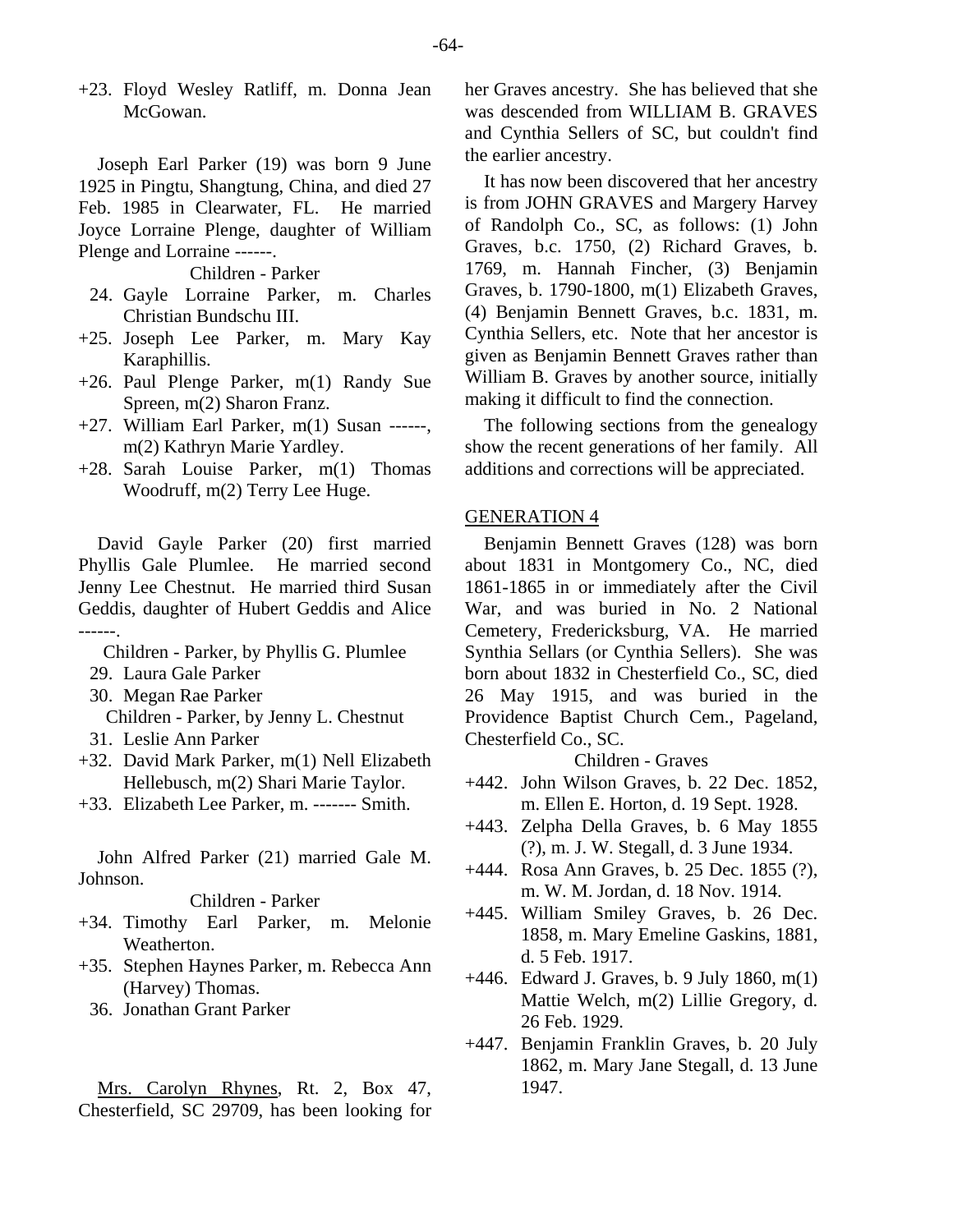Edward J. Graves (446) was born 9 July 1860, died 26 Feb. 1929, and was buried in Providence Baptist Church Cem., Pageland, Chesterfield Co., SC. He first married Martha ("Mattie") Welch (or Welsh). He married second Lillie Gregory.

Children - Graves, by Martha Welch

- +1258. Lannie Richard Graves, b. 1 Aug. 1885, m. Sara Ella Lampley, d. 26 Oct. 1964. Parents of Carolyn (Graves) Rhynes.
	- 1259. Sarah Elizabeth ("Lizzie") Graves, b. 27 Dec. 1888, m. Will Hartsell, d. 4 June 1956. Bur. Providence Cem.
	- 1260. Bulah Graves, b. 29 Aug. 1890, m. G. W. Watts, d. 24 May 1907. Bur. Providence Cem.
	- 1261. "Mitt" Graves, m. ------ Steele. Bur. Catawba Co., NC.
	- 1262. Etta Juanita Graves, m. W. W. (Wardell?) Hinson, d. 19 Oct. 1976 (or 1977). Bur. Forest Lawn Cem. (Mecklenburg Co., NC).
	- 1263. Edward J. Graves, Jr., m. Ila Belle ------.
	- 1264. Ronie (?) Graves, m. Edward Wright.
	- 1265. Infant, stillborn. Bur. White Plains Cem., (Pageland, SC). No dates on marker.

Children - Graves, by Lillie Gregory

- 1266. Dee Albert Graves; lived in Houston, TX in 1990.
- 1267. Paul Jones Graves
- 1268. Mae Graves
- 1269. Maude Graves, m. ------ Yarborough.

Mr. Anthony Japuntich, 226 North College Ave., Douglas, GA 31533 (tjapuntich @alltel.net), and Mr. William Graves Vickers, 1012 Hyacinth Ave. East, Saint Paul, MN 55106 (tyrone4@prodigy.net), and trying to find the ancestry of BENJAMIN GRAVES of Brunswick Co., NC, and would like proof of the parentage of the Thomas Graves listed as #8 in the following genealogy. Bill Vickers would also like to know what the connection is

(if any) between this family and his greatgrandmother on his mother's side, Alice of Alyce Lee Graves who married Thomas H. Mills and lived in north Florida.

# DESCENDANTS OF BENJAMIN GRAVES OF BRUNSWICK CO., NC (Gen. 382)

## GENERATION 1

Benjamin Graves (1) is found living in Brunswick Co., N.C. at the time of the first U.S. census in 1790. He is listed as having been born prior to 1774 and had a family consisting of himself and five white females, whose names were not listed (as names other than the head of household were not listed in U.S. censuses until 1850). In the 1800 U.S. census he was still living in Brunswick Co., N.C. and he is listed as having been born prior to 1755. In his family at this time are five white males and four white females. In the 1810 U.S. census of Brunswick County, N.C., he was listed as B. Graves, Sr., born prior to 1765 having in his household two white males and two white females, one of whom was also born prior to 1765, probably his wife.

In the 1820 census of Brunswick Co. is listed a Benjamin Graves, born prior to 1775, who had a white male and a white female in his family. Also in this census is a Joseph Graves, born between 1775 and 1794 that had in his family one white male and four white females. This Joseph Graves is clearly our ancestor and it is believed that Benjamin Graves is his father and probably also the father of a Thomas Graves. It is our Joseph and Thomas who appear in the U.S. censuses of Brunswick County, NC in 1830 and 1840 with their households.

"N.C. Taxpayers 1679-1790" listed a Benjamin Graves in Northampton County in 1780 and a Benjamin Greavy in Brunswick Co. in 1784, so it is possible our ancestor Benjamin settled in Northampton Co. and then moved to Brunswick Co. In that same listing is a Thomas Graves in 1782 in Brunswick Co. According to "Land Grant Book A, Brunswick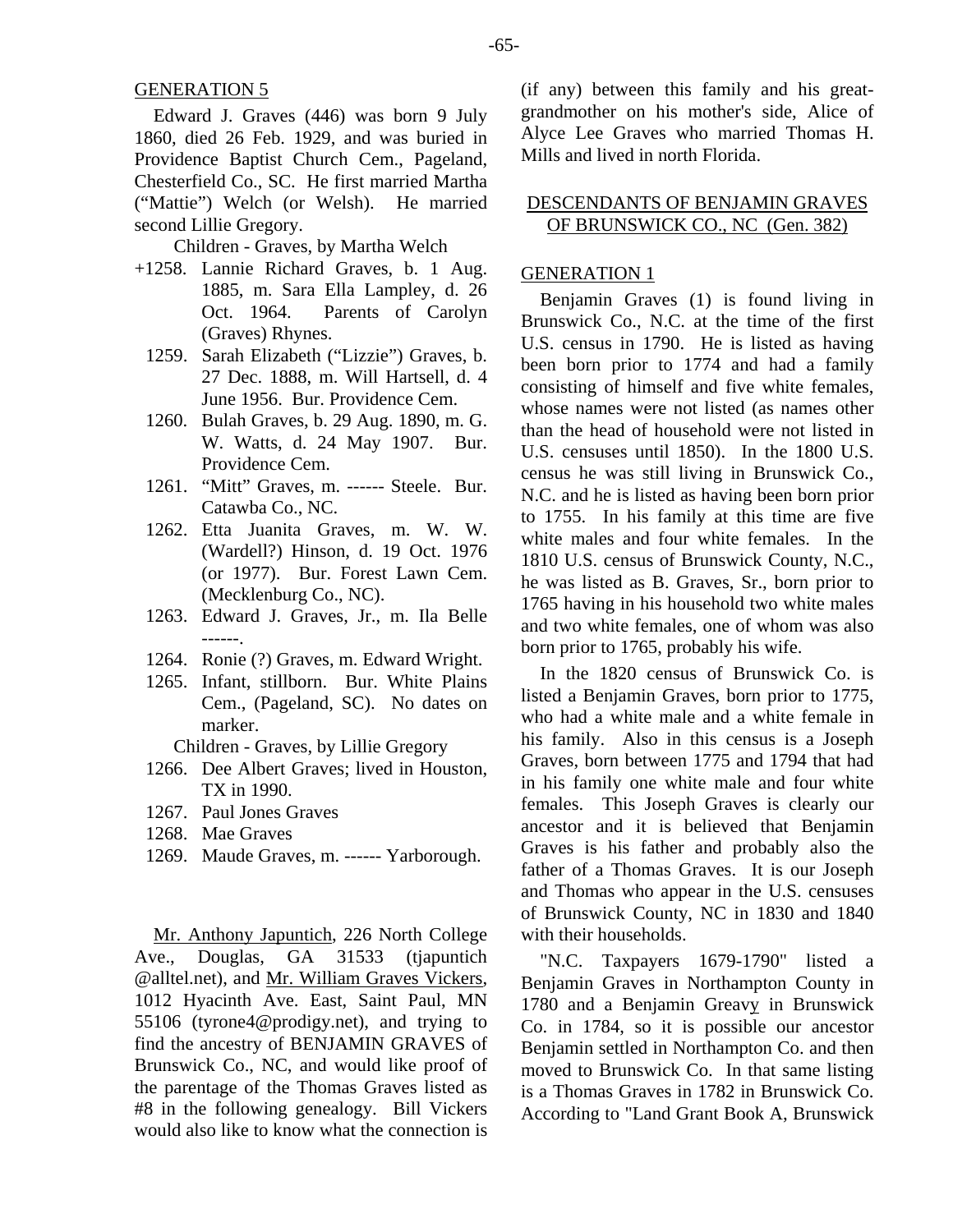Co., N.C." , a Benjamin Graves purchased land on a branch of Blennings Creek in 1802 adjacent to land he already owned.

Family legend says that Benjamin Graves was "black Dutch." It is also possible that he was related to Nathaniel Graves (genealogy 252) who married Lucy Cheshire and lived in Cumberland Co. and Bladen Co., NC.

Children - Graves

- 2. Thomas Graves, b.c. 1788, m. Elizabeth Watson, July 20, 1824 (Brunswick Co., NC, with Joseph Graves as bondsman). She was b.c. 1796. They were in the 1850 U.S. census in Brunswick Co., NC.
- +3. Joseph Graves, b.c. 1796-7, m(1) Rutheo Ogletree, m(2) Nancy M. Luke.

#### GENERATION 2

Joseph Graves (3) was born about 1796-7 in North Carolina, and is believed to be a son of a Benjamin Graves. He first married Rutheo Ogletree. She was born about 1793 in NC. Joseph and his family first show up in Georgia in the 1850 U.S. census of Laurens County, and in 1860 he is found in the Berrien Co., GA census. His last name is spelled as "Greaves" in the 1850, 1860, and 1870 censuses of Georgia, although it had been spelled as "Graves" in NC. and his descendents spelled the name as "Graves". In the family Bible of Nancy Graves (daughter of James W. Graves), however, she spelled the family name as "Greaves", although once she used the spelling of "Graves". Joseph Graves is not found listed in her Bible, however.

Joseph Graves married Nancy M. Luke, daughter of John and Patience Luke, on 4 Aug. 1866 in Berrien County, GA. Her brother was James E. Luke, who married Joseph's daughter, Ruth Ellen. In the 1870 census of Berrien Co, GA, Joseph Graves is found, with his second wife, Nancy M. Graves, born about 1826.

Children - Graves, by Rutheo Ogletree

+4. Telitha Jane Graves, b. 10 June 1819, m. John Luke, d. 16 Nov. 1896.

- +5. James W. Graves, b. 1 Oct. 1824, m. Margaret J. N. ------. She was b. 30 Sept. 1832 in NC.
- +6. Joseph A. Graves, b.c. 1827, m. Rachael Herrin.
- +7. Jesse Graves, b.c. 1827 (NC), m. Louisa C. ------. She was b.c. 1832 in NC.
- +8. Thomas Graves, b.c. 1829, m. Charity Hair.
	- 9. Daniel Graves, b.c. 1830-31.
- +10. Rutha Elender (Ellen) Graves, b.c. 1833, m. James E. Luke. Children - Graves, by Nancy M. Luke
	- 11. Emily M. Graves, b.c. 1867.
- +12. William James Graves, b.c. 1869, m. Elizabeth Rowe.

## GENERATION 3

Telitha Jane Graves (4) was born 10 June 1819 in NC, and died 16 Nov. 1896. She married John Luke after 1850. He was born born in 1798 in SC, and died 10 Oct. 1875. They were both buried at St. Luke's Church Cem. in Berrien County near Willacoochee, GA. They were married after the 1850 U.S. census on Aug. 11, 1850 in Laurens Co., GA. At the time of the 1850 census she was living with her parents in Laurens Co., Ga., and John Luke was married to an Eliza, who was born about 1822 in N.C. John Luke and Eliza had eight children living with them at the time of that census. Another source indicates that John Luke had been married to a Patience Hobgood, born in Jackson Co., GA, who died prior to 1850. It is possible that this Patience Hobgood is the same person listed as "Eliza" in the 1850 census. At the time of the 1860 U.S. census Telitha Jane and John Luke were living in Berrien County, GA.

# Children - Luke

- 13. Ruthy Jane Luke, b. 15 June 1851 (Laurens Co., GA), m. Benjamin Tucker Boykin, 2 Feb. 1878 (Berrien Co., GA), d. 22 March 1932 (Berrien Co., GA).
- +14. Richard Benjamin Luke, b. 24 Dec. 1853, m. Janie Ruth Yawn.
- 15. Jemima Patience Luke, b.c. 1855 (Laurens Co., GA), m. Micajah Harper.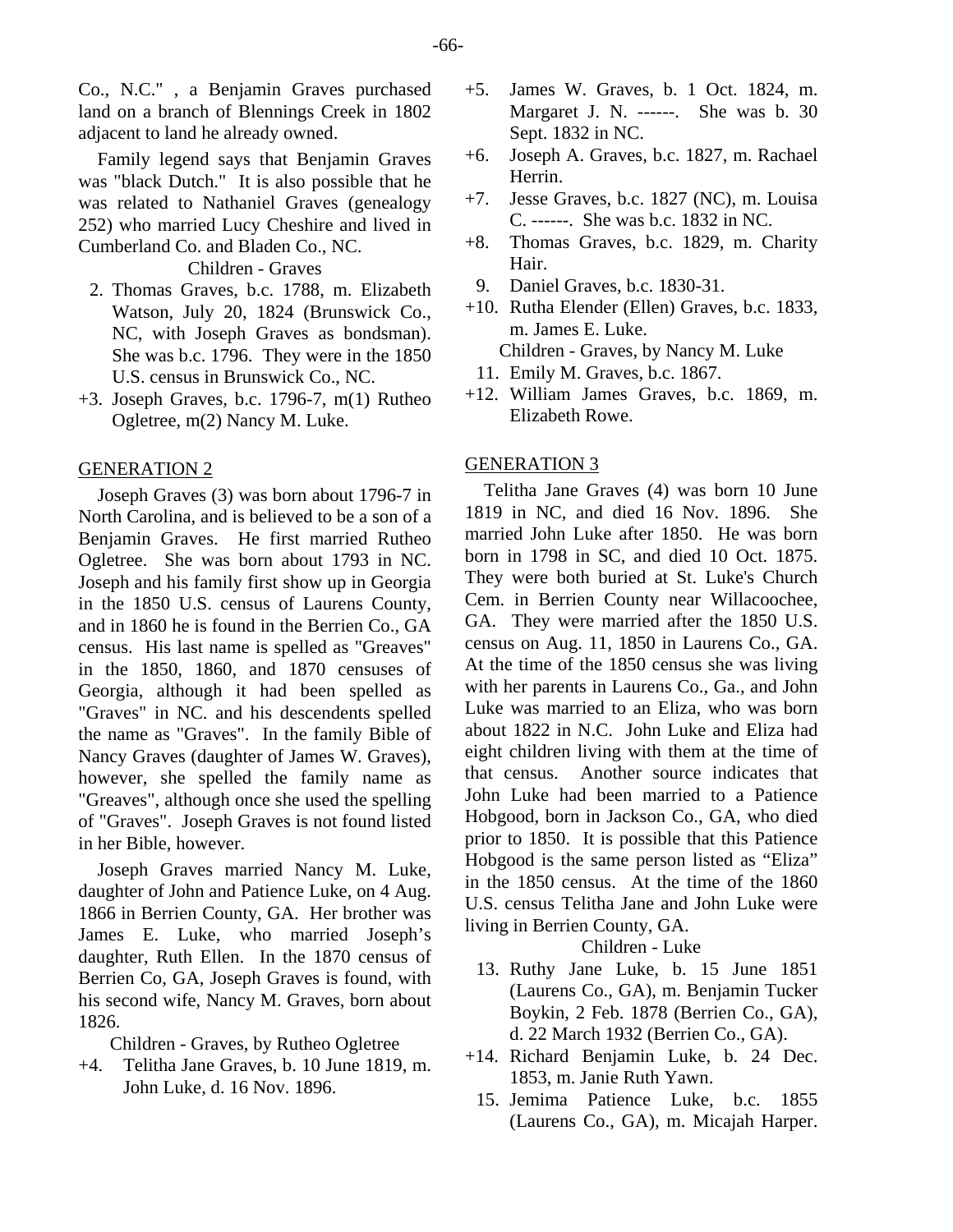He was son of Lewis L.C. Harper and Dicy Whitley.

- +16. Amanda C. Luke, b.c. 1857, m. Franklin Rowe.
- +17. Catherine (Christie Ann) Luke, b. 8 Dec. 1858, m. Dave Gray.
- +18. Lemuel David Luke, b. 20 Aug. 1860, m(1) Frances Elizabeth Jernigan, m(2) Sallie Luke Carmichael.
- +19. Sara Ann Luke, b. 30 June 1862, m. Steven W. Williams.

James W. Graves (5) was born Oct. 1, 1824 in NC. He married Margaret J. N ------. She was born Sept. 30, 1832 in NC. James W. Graves and his family are first found in the 1850 Laurens County, Ga. census living near his parents. In 1860 they are found in the Nashville District of Berrien County, GA. In the censuses James W. Graves was listed as being a farmer.

James W. Graves enlisted as a Private "James W. Greaves" in Co. C, 1st Regt., Ga. Vol. Inf., (Olmstead's Army of Tenn.), C.S.A., Chatham Co., Ga. (First Republican Blues).

In the 1880 U.S. census of Coffee County, Ga., James and his wife were living next door to their son-in-law, William Stephens, and his family. In the 1900 Coffee County, Ga., census they were living near their granddaughter, Margaret Jane Stevens, who was married to John I. Baisden. It is not known when James and his wife died or where they are buried. All the children of James and Margaret were born in GA.

#### Children - Graves

- 20. Falbee B. Elexander Graves, b. 17 Jan. 1852 (twin of Frances), died young.
- +21. Frances E. Graves, b. 17 Jan. 1852, m. William Stevens (or Stephens).
	- 22. Polly Ann Graves, b. 8 April 1854.
	- 23. Sarah E. Graves, b. 24 July 1856.
	- 24. Nancy J. Graves, b. 12 July 1859, never married.
	- 25. Julyana Graves, b. 20 Jan. 1862, never married.
	- 26. Margaret Ann Graves, b. 22 Aug. 1866, never married.

Joseph A. Graves (6) was born about 1827 in NC. He married Rachael Herrin (or Harris). This family is found together only in the 1850 U.S. census of Laurens Co., Ga. Living with them at the time of the census was "Anna Harris", born about 1823 in N.C. Anna, born about 1825-1830, apparently moved with the Graves' families to Berrien Co., Ga. She is found in the 1870 U.S. census of Berrien Co., Ga. in the Samuel G. Varn household as a domestic servant who could not read nor write. She died June 2, 1887 and was buried next to Rachael Graves Tison at Hebron Church Cemetery, Coffee Co., Ga., with a tombstone matching Rachael's. Anna and Rachael were probably sisters whose last name was either Harris or Herrin, probably Harris.

Joseph A. Graves may have died in the Civil War. On Nov 30, 1865, in Berrien Co, Ga., his widow, Rachael, remarried to a widower, Wiley Tison, born Feb. 13, 1812. In the 1870 U.S. census of Berrien Co., Ga., their two families were living as one family. They had one son, Jacob Randall Tison, born Mar. 6, 1865 in Berrien Co., GA. Wiley Tison died Feb. 27, 1883 and was buried at McMillan Cemetery, Alapaha, Ga. Rachael died Jan. 27, 1897 and was buried at Hebron Cemetery.

#### Children - Graves

- 27. "Lillia" or "Sophia" Graves, b.c. 1847 (NC).
- 28. A. P. (or A. J.) Graves (son), b.c. 1850  $(GA)$ .
- 29. Molsey Graves, b.c. 1853, m. John Butler Moncrief. John was b.c. 1855, son of Austin and Georgia Moncrief.
- +30. Joseph Macom Graves, b. 10 April 1858, m. Caroline Walker.
	- 31. Ruthy Graves, b.c. 1862.

Jesse Graves (7) was born about 1827 in NC. He is first found as the head of a household in the 1850 U.S. census of Laurens Co., Ga., married to Louisa C. ------, born about 1832 in N.C. His parents and siblings had moved to Berrien County, Ga. by 1860, but Jesse Graves and his family moved to Bibb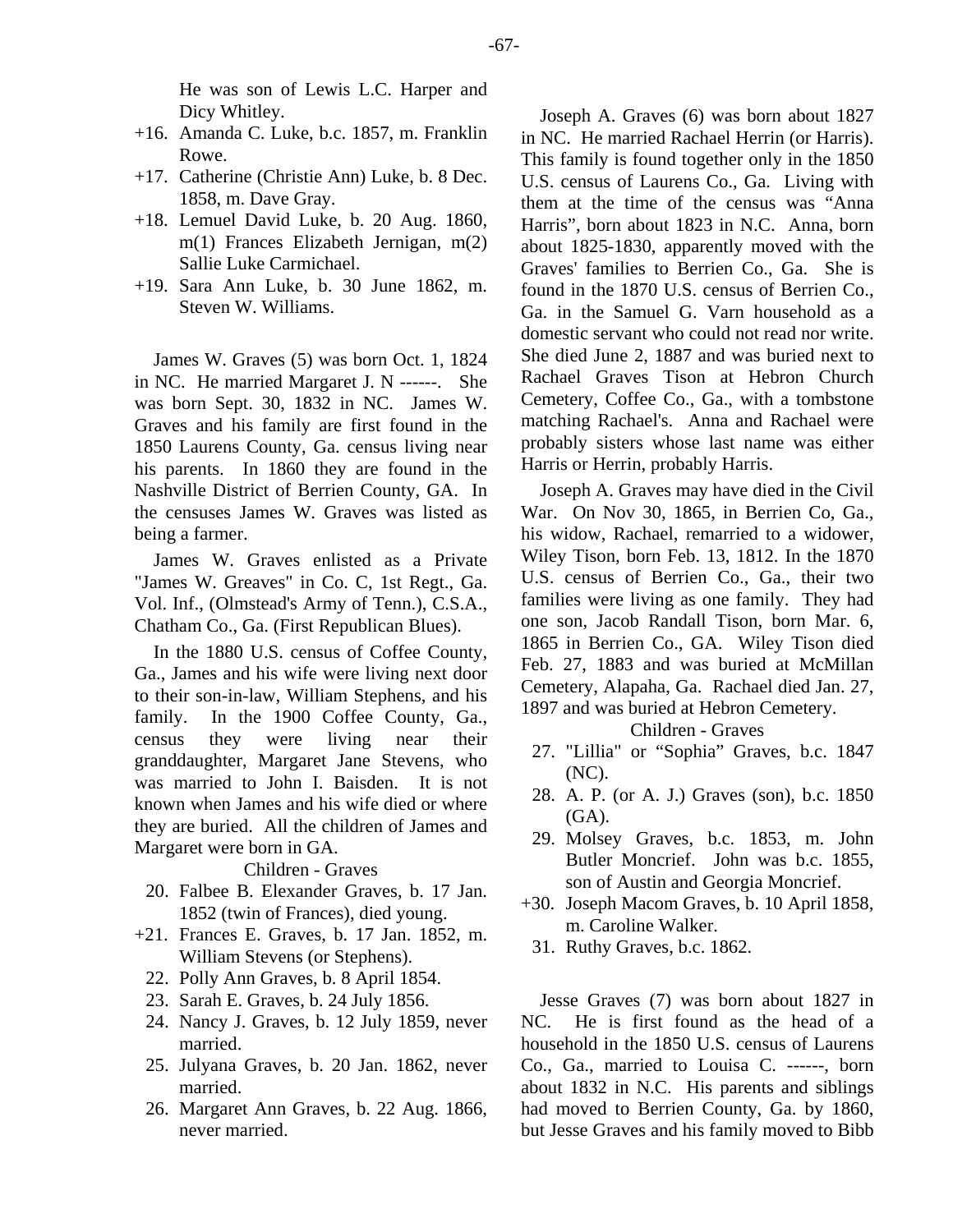County, Ga. instead. In the 1850 census Jesse Graves is listed as a farmer but in the 1860 census he is listed as a carpenter. All their children were born in GA.

Children - Graves

- 32. William H. Graves, b.c. 1849 (probably in Laurens Co., GA).
- 33. Mary J. Graves, b.c. 1852.
- 34. Isaac W. Graves, b.c. 1854.
- 35. Louisa C. Graves, b.c. 1858

Thomas Graves (8) was born about 1829 in North Carolina. He moved with his parents to Georgia between 1840-1850 to Laurens County, Ga. He married Charity Hair on Feb. 20, 1851 in Laurens Co, Ga.

According to the Confederate Army records on file at the national archives, he enlisted as Thomas "Greaves" in Co. I, 50th Regt., Ga. Vol. Inf. (Berrien County Light Infantry) as a Private on May 2, 1862 in Nashville, Ga. by E.C. Morgan for a period of three years or the duration of the war. One document indicates that on May 3, 1862 he enlisted near Fort Brown, but in this document he was listed as "Thos Grime". In some of the documents his name was spelled as "Graves" and in others it is spelled as "Greaves". His record indicates that he was in hospital at least twice in 1862. He was admitted to General Hospital No. 19 in Richmond, Va. on Dec. 27, 1862. He died there of pneumonia on Jan. 1, 1863.

Children - Graves

- +36. Eliza Ann C. J. Graves, b. 14 Feb. 1852, m(1) Richard M. Purvis, m(2) William J. Rowe.
- +37. Rowena Graves, b. 17 Feb. 1854, m. Jacob McMillan, 14 April 1882, d. 27 April 1921.
- +38. Sarah Jane Graves, b. 22 Jan. 1856, m. John Vickers, 3 Nov. 1872, d. 20 Aug. 1942.

Rutha Ellen (or Elender) Graves (10) was born about 1838 (or 1833) in NC. On April 15, 1852 in Laurens Co., Ga., she married James E. Luke, son of John and Elizabeth Luke. James E. Luke's mother had died and his father had remarried to Rutha Ellen's sister, Telitha Jane Graves. In the 1860 U.S. census, Rutha Ellen's and James' family were living in Berrien Co., Ga., next door to the family of John and Telitha Jane Luke, as they were in the 1870 census of Berrien County. According to the notes of Weldon, this James Luke died serving the Confederacy, but this is not possible as he does show in the 1870 U.S. census in the household. At the time of the 1860 census, James sister, Nancy M., age 30, was living in the household with them. This sister of James E. Luke later married Rutha Ellen's father, Joseph Graves.

# Children - Luke

- 39. Joseph E. Luke, b.c. 1856, m. Mary Jane Moore.
- 40. Cassanna Luke, b.c. 1858. Bur. at St. Luke Cemetery, Alapaha, GA.
- 41. William H. Luke, b.c. 1860.
- 42. Telitha J. Luke, b.c. 1863.
- +43. Mary L. Luke, b.c. 1868, m. Isaac Luke.

William James Graves (12) was born about 1869. He married Elizabeth ("Lizzie") Rowe, daughter of Henry Rowe and Nancy Marshall. Children - Graves

- 44. Caroline Graves, m(1) ------ Mooney, m(2) ------ Healey.
- 45. Nancy Graves, m. Carl Revills.
- 46. Jennie ("Janie") Graves, m. Allen Carter.
- 47. Ina Graves, m. Will Fisher.

## *CAPT. THOMAS GRAVES OF VA*

Mr. John S. Graves, 13 Union St., Modena, PA 19358-0124 (jsgraves@chesco.com), believes that his ancestor RICHARD H. GRAVES of Charles City Co., VA was a son of William Powell Graves (son of Ralph Graves or Charles Henry Graves and Molly Powell, descended from Capt. Thomas Graves of VA). Mr. David S. Graves (admin@graves.com), his brother, and Mr. Thomas West Graves, PO Box 543, Grantham,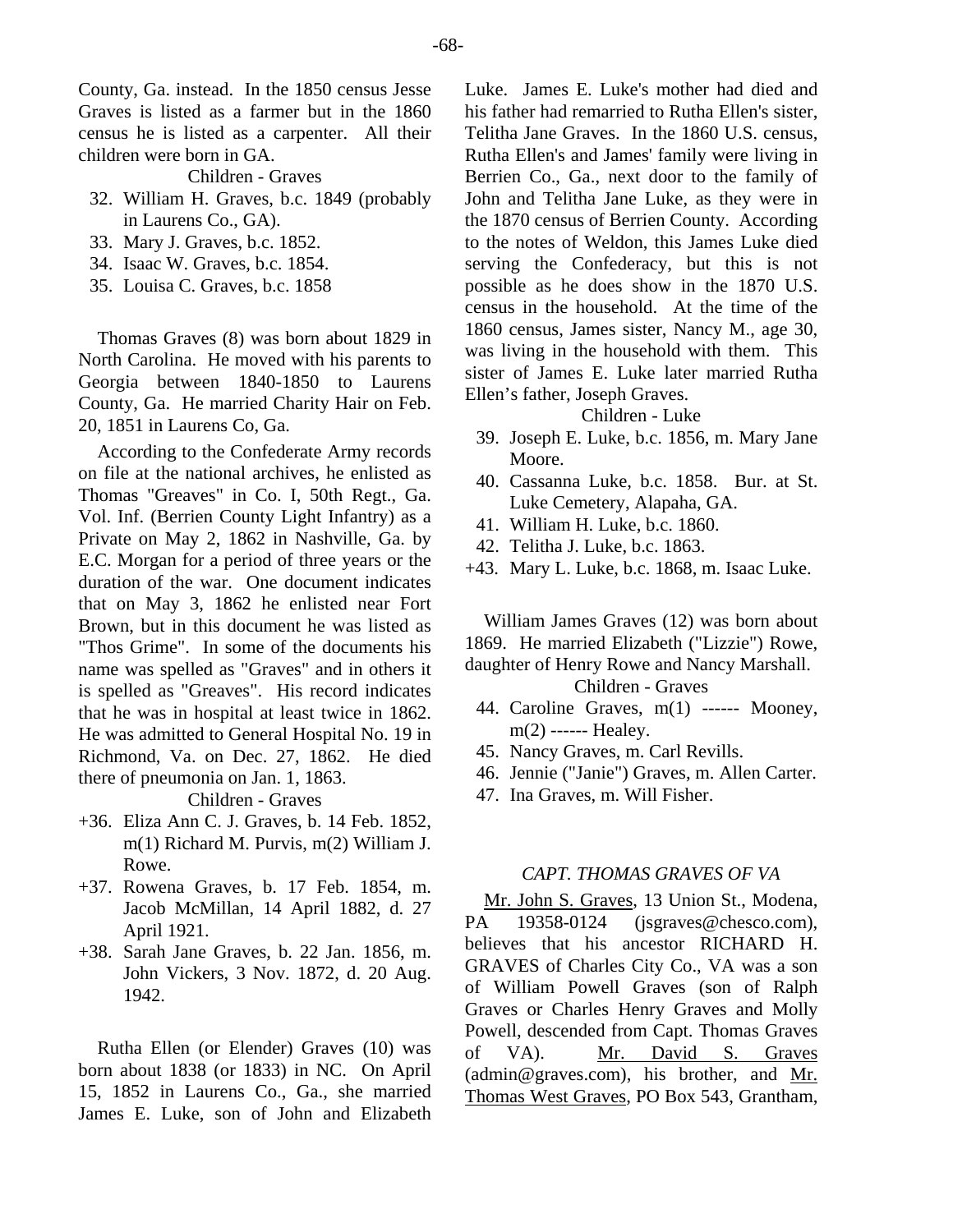NH 03753 (his uncle) have also contributed information and are interested.

Mr. William Thomas Stamps, 1939 North 550 West, Clinton, UT 84015, provided much of the material for this part of the descendants of Capt. Thomas Graves. Much of his information was from an unpublished Graves genealogy compiled by his father, C. Thomas Stamps. He said that William Powell Graves and 4 others were children of Ralph Graves. However, Mr. Stuart Goudy (goudy97@yahoo.com) believes these children were those of Ralph's brother Charles Henry Graves. A genealogy of the probable family is shown below. Documentation to support the correct relationships would be appreciated.

The descent from Capt. Thomas Graves is: Thomas<sup>1</sup>, John<sup>2</sup>, Ralph<sup>3</sup>, Ralph<sup>4</sup>, Ralph<sup>5</sup>, Richard<sup>6</sup>.

#### GENERATION 6

Richard Graves (254) inherited land on the Chickahominy River, James City Co., Va. He was a minor when his father died in 1748/9. He died by 12 Jan. 1769. He married Dyonisia (or Dionysia) ------. They lived in New Kent Co., Va. The births of all the following children were listed in St. Peter's Parish register, New Kent Co., Va. By 1763 he was living in York Co., Va., having purchased from his cousin, Henry Graves of Goochland Co., 250 acres in Bruton Parish, which he sold in 1766, and returned to New Kent Co. where he died.

#### Children - Graves

- +594. Charles Henry Graves, b. 1 June 1753, m. Patsy ------.
- 595. Mary Graves, b. 6 Feb. 1755.
- +596. William Graves, b. 2 Aug. 1756, married.
- +597. Ralph Graves, b. 8 March 1758, m. Molly Powell, 23 March 1775.
	- 598. Sarah ("Sally") Cobb Graves, b. 30 Dec. 1759.

#### GENERATION 7

Charles Henry Graves (594) was born 1 June 1753. He married Patsy ------. She died 27 Aug. 1831. He was a physician. He was a member of the Virginia Senate from Isle of Wight, Surry, and Prince George Counties in 1812, and was Grand Master of Masons of Virginia in 1813-15.

William Graves (596) was born 2 Aug. 1756. He married, and his children were all born in Lexington, Ky.

Children - Graves

- +1595. Josiah Graves, b. 5 Dec. 1778, m. Sarah Lynn, 3 Sept. 1801, d. 25 Aug. 1829.
	- 1596. John Graves
- 1597. George Graves; lived in Portsmouth, Ohio.
- 1598. Eleanor Graves, m. Nelson Rush (of Ohio).
- 1599. Mary Graves, m. Tillman Lewis.

Ralph Graves (597) was born 8 March 1758 in St. Peter's Parish, New Kent Co., Va. His will dated 30 April 1794 described him as being "of Warwick Co." His will was proved in York Co., Va., Jan. 18, 1798. He married Molly Powell on 23 March 1775. (One source said Molly Powell married Ralph's brother Charles.)

Children - Graves

- 1600. Richard Powell Graves
- 1601. Charles Henry Graves
- 1602. Polly Graves, b. 1783.
- +1603. William Powell Graves, m. ------, d. 1829.
	- 1604. Joseph Graves

#### GENERATION 8

William Powell Graves (1603) married ------. He died in 1829.

Children - Graves

- +Sarah T. Graves, m. Robert J. Barlow.
- +Richard H. Graves, m. Elizabeth N. ------, 6 June 1839.

#### GENERATION 9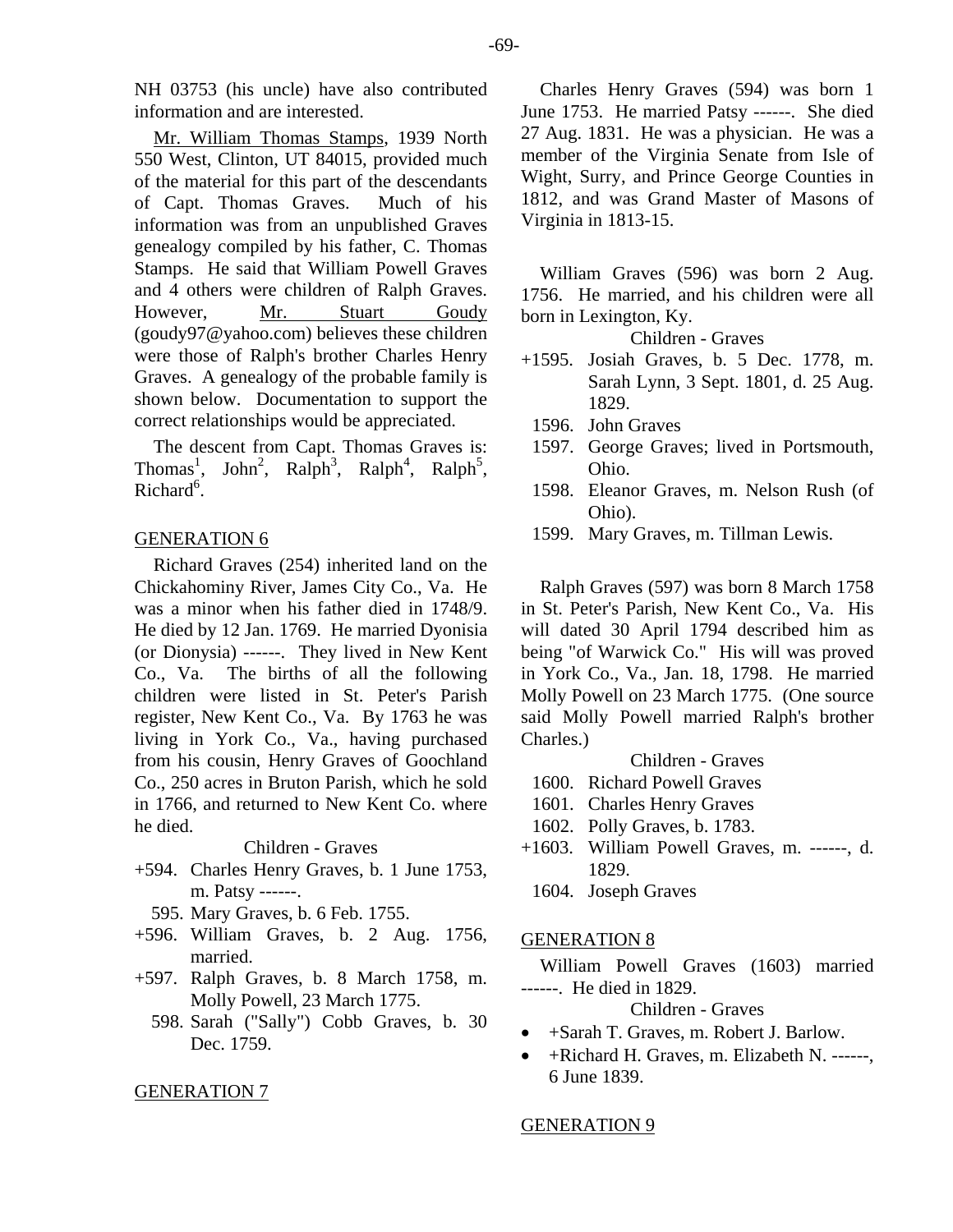Sarah T. Graves married ------ Barlow. Children - Barlow

- William Henry Barlow
- Robert Barlow

Richard H. Graves married Elizabeth N. ------ on 6 (or 20) June 1839. His middle name may have been Henry, and he may have gone by that name. Dates of birth, death and marriage of their children are from the family Bible of 1856.

# Children - Graves

- Mary Bet. Graves, b. 16 Feb. 1842, d. 31 Aug. 1843 (aged 18 months, 15 days).
- Indiana J. Graves, b. 22 March 1844 (James City, VA).
- +Henry K. Graves, b. 3 Nov. 1847, m. Harriet A. Powell, 19 Feb. 1874, d. 16 June 1881.
- William ("Willie") Powell Graves, b. 20 May 1850, m. Mary G. (or E.) Lucas, June 1876, d. 16 July 1938 (or 1939).
- +Charles Coakley Graves, b. 31 Oct. 1857, m. Lily Eaton, d. 14 Feb. 1944.

Ms. Margaret Rupp, 323 South Benjamin, Stillwater, OK 74074 (margaretrupp @hotmil.com), is descended from SAMUEL GRAVES and Priscilla Hedden of Shelby Co., KY. She has been searching for his ancestry for years, and has finally found that he is descended from Capt. THOMAS GRAVES via John<sup>2</sup>, Thomas<sup>3</sup>, John<sup>4</sup>, Thomas<sup>5</sup>, David<sup>6</sup>, Samuel<sup>7</sup>. Generations 6-8 are shown below. She would like to know more about Priscilla Hedden, and we would also like to know more about all the children of Samuel and their later descendants.

## GENERATION 6

David Graves (288) was born about 1730 in Louisa Co. (or Spotsylvania Co.), Va., and died in Jan. or Feb. 1808 in Shelby Co., Ky. He married Agnes Holloway. She outlived David. By the settlement of his estate, they had two sons and four daughters.

David was in Surry Co., N.C. by 1762, when his son Edmund was born, and moved to Shelby Co., Ky. as one of the early settlers. He is said to have served in the Revolutionary War.

In the Louisa Co., Va. Loose Papers, there is a bond dated Oct. 22, 1766 from John Day to David Graves. On Sept. 20, 1779 in Surry Co., N.C., David witnessed a deed. In Fayette Co., Ky., a David Graves is listed with 2 tithables, and in the first tax list of Shelby Co., Ky., David is listed with 220 acres on Buck Creek.

The Shelby Co., Ky. Grantor Deeds, 1789- 1838, records that David gave a "deed of Gift" to Thomas Martin, his son-in-law, on May 25, 1807, 196 acres on Guist. Then on Feb. 8, 1808 there is an agreement from Thomas Martin marked "division."

David's will, on record in Shelby Co., was written 9 Jan. 1808, and was produced in court on 8 Feb. 1808. His children are not listed in the will by name, but his granddaughter, Agnes Conely, is given a "two-year old mare and saddle and a bed and furniture such as his wife Agnes shall give her."

David also states that his wife, Agnes, shall have the possession of his estate during her natural lifetime. He wills that his daughter, Elizabeth Leatherman, shall receive an equal portion but it is to be lodged in the hands of Richard Graves for her use and under his direction. His son Richard is to be the executor.

On June 18, 1819 the heirs of David are mentioned in a court order about a certain tract of land in Shelby Co. on Beech Creek containing 248 acres.

There may also have been a daughter who married William Burgin.

- $+773$ . Edmund Graves, b. 1762, m(1) Nancy  $---, m(2)$  Judith Holloway, d. 12 July 1834.
	- 774. William Graves, b. 1763. (May not be a child of David.)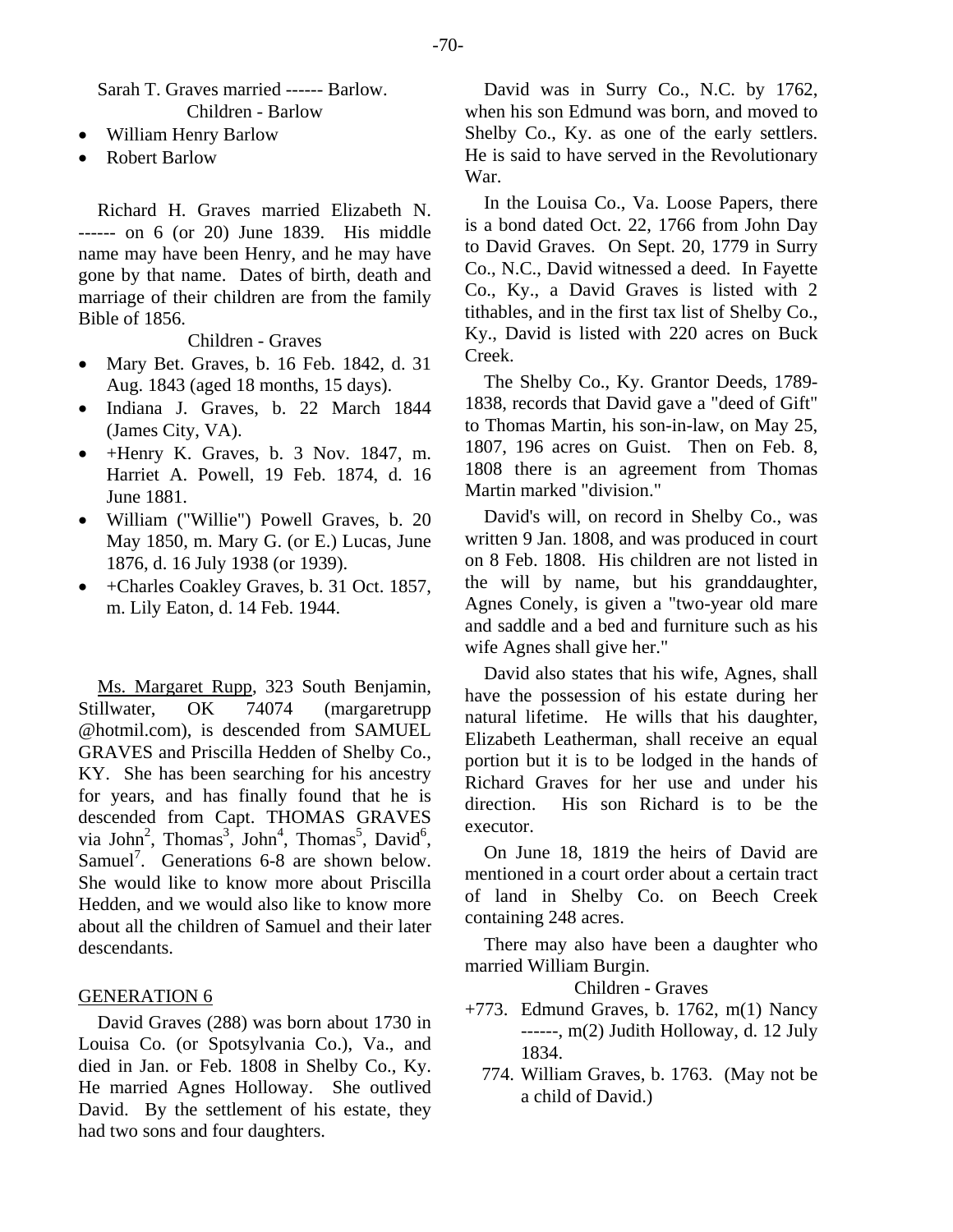- +775. Elizabeth Graves, b. 1775, m. John Leatherman, 3 Feb. 1797, d. 10 June 1846.
- +776. Richard Graves, b. 1776, m. Nellie Tilley, 26 Dec. 1797.
- +777. Susannah Graves, b.c. 1780, m. Thomas E. Martin, 28 Aug. 1801, d. 19 Sept. 1851.
- +778. Samuel Graves, b. 10 July 1791, m. Priscilla Hedden, 11 Jan. 1813, d. 7 March 1840.
	- 779. daughter, m. William Burgin.
- +780. daughter, m. William Connelly.

#### GENERATION 7

Samuel Graves (778) was born 10 July 1791 and died 7 March 1840. He married Priscilla Hedden on 11 Jan. 1813 (or 8 Jan. 1814).

In the 1820 census for Shelby Co., Ky., his age is listed as 26-44. The rest of the family is listed: males, 3(0-10), 1(16-18), 1(16-25); females, 2(10-16), 1(26-44). Considering the age of the older males in the family, Samuel might have had some of his younger brothers with him at that time.

The 1830 Shelby Co., Ky. census shows Samuel as 30-40 years, and the others as: males, 2(0-5), 2(5-10), 2(10-15), 1(15-20); females, 2(10-15), 1(30-40).

Samuel bought land, as recorded in the grantor records of Shelby Co., from 1824 to 1840, on Jephta, Beech, 6 mile, and Guist. He was living most of the time in the same area as the rest of the Graves family. He also witnessed the release of Judith Graves' (widow of Edmund Graves) dower right in 1834.

Samuel died in March 1840 and the 1840 Shelby Co. census listed Priscilla, age 40-50, as head of the household. There were still six children at home: males, 1(10-15), 2(15-20), 2(20-30); females, 1 (20-30).

By 1850, Priscilla had moved to Spencer Co., Ky. She was 62 years of age, and with her were three sons and a grandson: Edmund, age 33, David S., age 24, Thomas W., age 23, and William Clayton (grandson), age 10.

Samuel's will was written in 1834 and mentions Edmund as his oldest son, Jacob, Francis Clayton (daughter), and Elizabeth Stearn (daughter), as his children of age. Samuel probably had 7 sons and 4 daughters, all born in Shelby Co., KY. The approximate dates of birth are from the I.G.I.

#### Children - Graves

- +2172. Edmund Henry Graves, b. 1 Jan. 1815, m. Martha Hedden, 5 Sept. 1850, d. 17 Aug. 1887.
- 2173. Elizabeth Graves, b.c. 1818-20, m. ------ Stearn.
- +2174. Jacob Perry Graves, b. 11 Feb. 1819, m. Anna Pelina Gatewood, c. 1842, d. 22 Aug. 1892.
- +2174a. William Edward Graves, b. 10 Oct. 1823, m. Edna Frances Saunders, d. 22 April 1879.
- 2175. David S. Graves, b.c. 1824-26.
- 2176. Thomas W. Graves, b.c. 1826-28.
- 2177. Francis (or Frances) Graves, m. ------ Clayton.

#### GENERATION 8

Edmund (or Edmond) Henry Graves (2172) was born 1 Jan. 1815 in Shelbyville, Shelby Co., KY, and died 17 Aug. 1887 in Atchison Co., MO. He married Martha Hedden on 5 Sept. 1850 in Shelby Co., KY. She was born 12 June 1835, and died 26 March 1892 in Atchison Co., MO. They were both buried in Milton Cem., Atchison Co., MO.

- 4139a. John Andrew Graves, m. Rosa M. Wennihan, d. 28 Sept. 1936. She d. 19 April 1909. Both bur. Milton Cem., Atchison Co., MO.
- 4139b. Henry E. Graves, b. 12 April 1852 (Shelby Co., KY), m. Druysilla Chaney, d. 15 March 1928. She was b. 20 Aug. 1866 and d. 10 Jan. 1942. Both bur. Milton Cem., Atchison Co., MO.
- +4139c. Edna Florence Graves, b. 24 July 1855, m. William Ballinger Payne, 27 April 1880, d. 26 Sept. 1931.
- 4139d. Cornellia Graves, m. Yeb Booker.